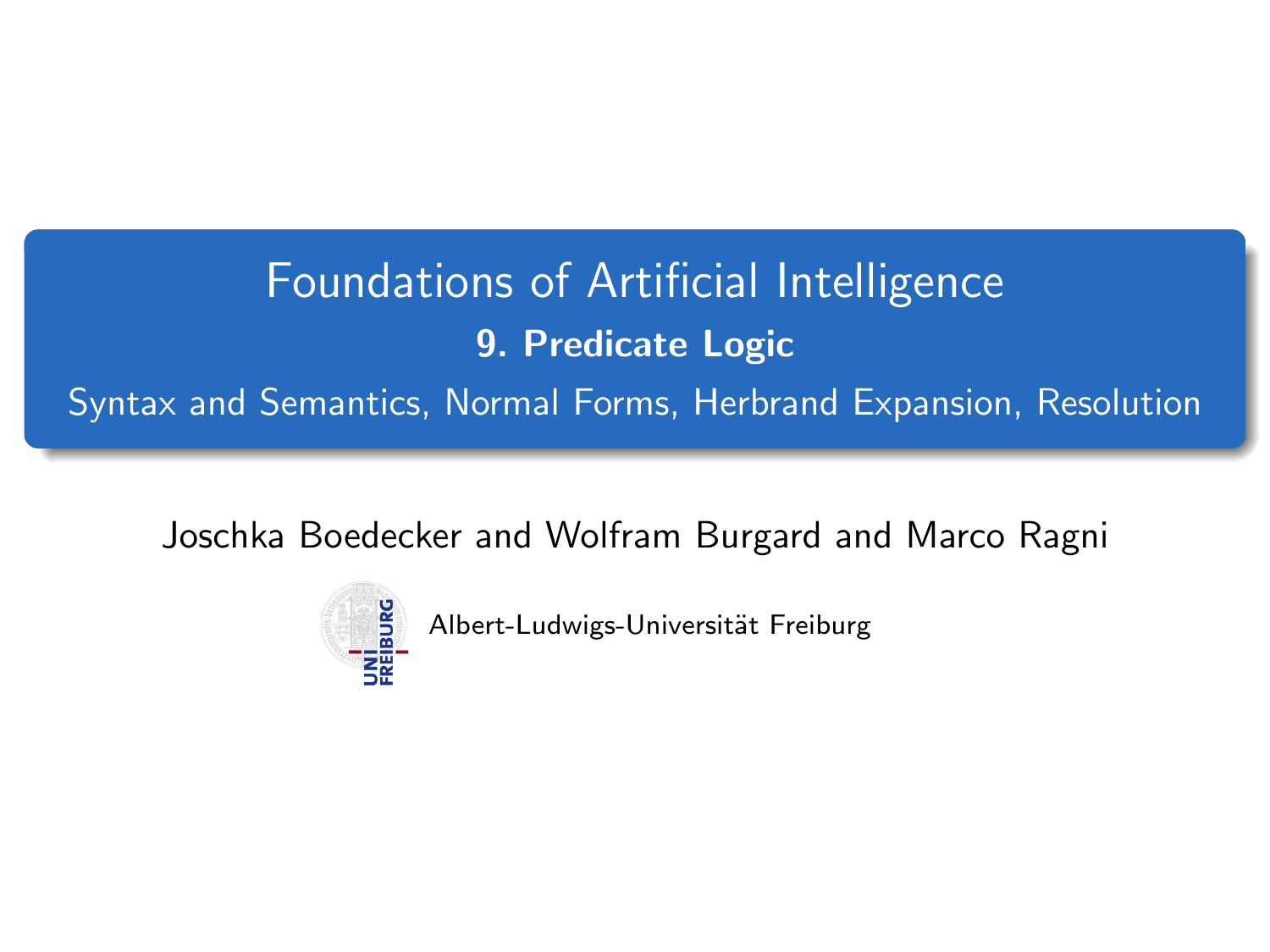## **[Motivation](#page-2-0)**

## 2 [Syntax and Semantics](#page-3-0)

### 3 [Normal Forms](#page-15-0)

4 [Resolution & Unification](#page-27-0)

## 5 [Closing Remarks](#page-47-0)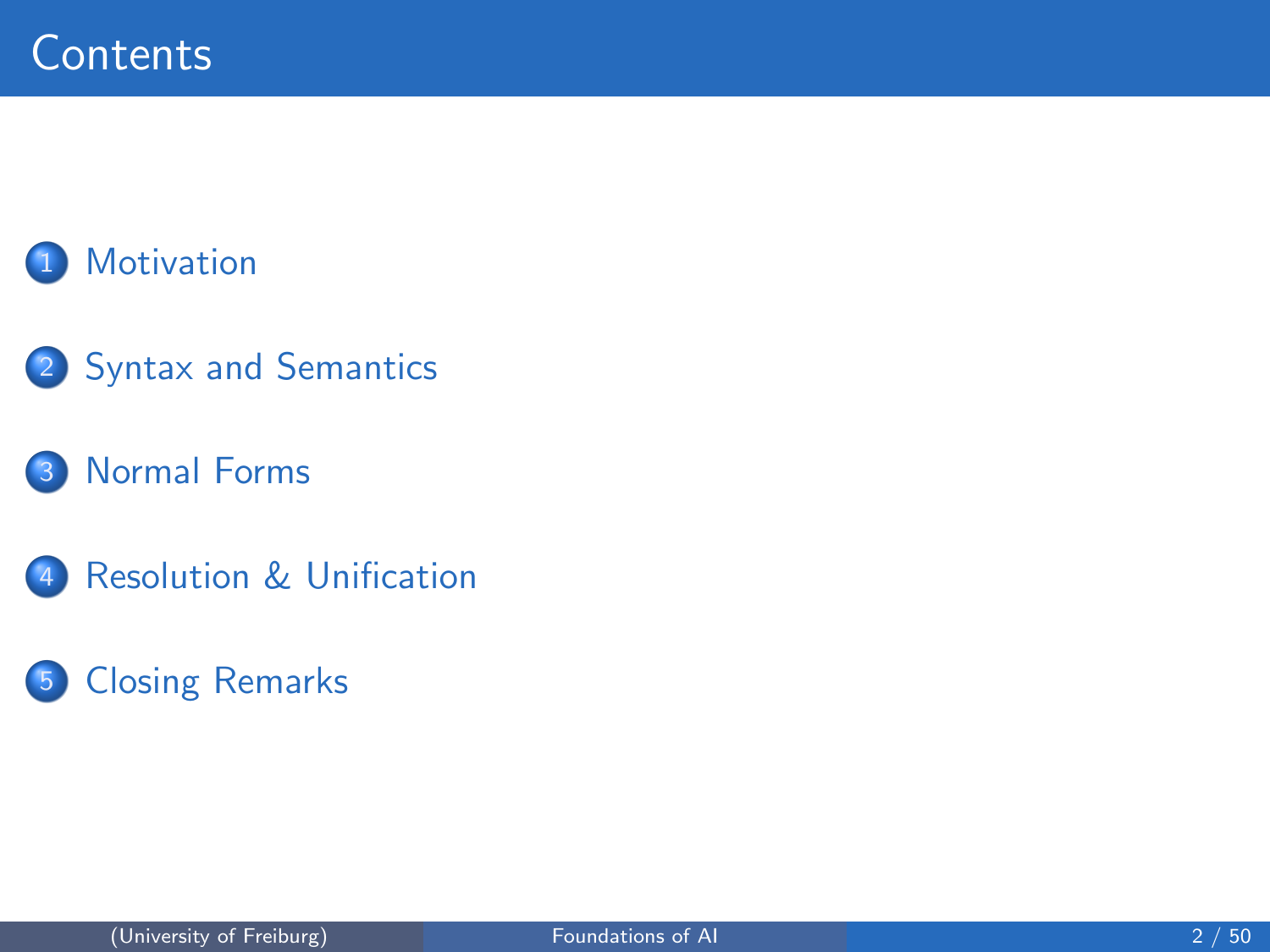We can already do a lot with propositional logic. It is, however, annoying that there is no structure in the atomic propositions.

Example:

"All blocks are red" "There is a block A" It should follow that "A is red"

But propositional logic cannot handle this.

Idea: We introduce individual variables, predicates, functions, . . . .

<span id="page-2-0"></span> $\rightarrow$  First-Order Predicate Logic (PL1)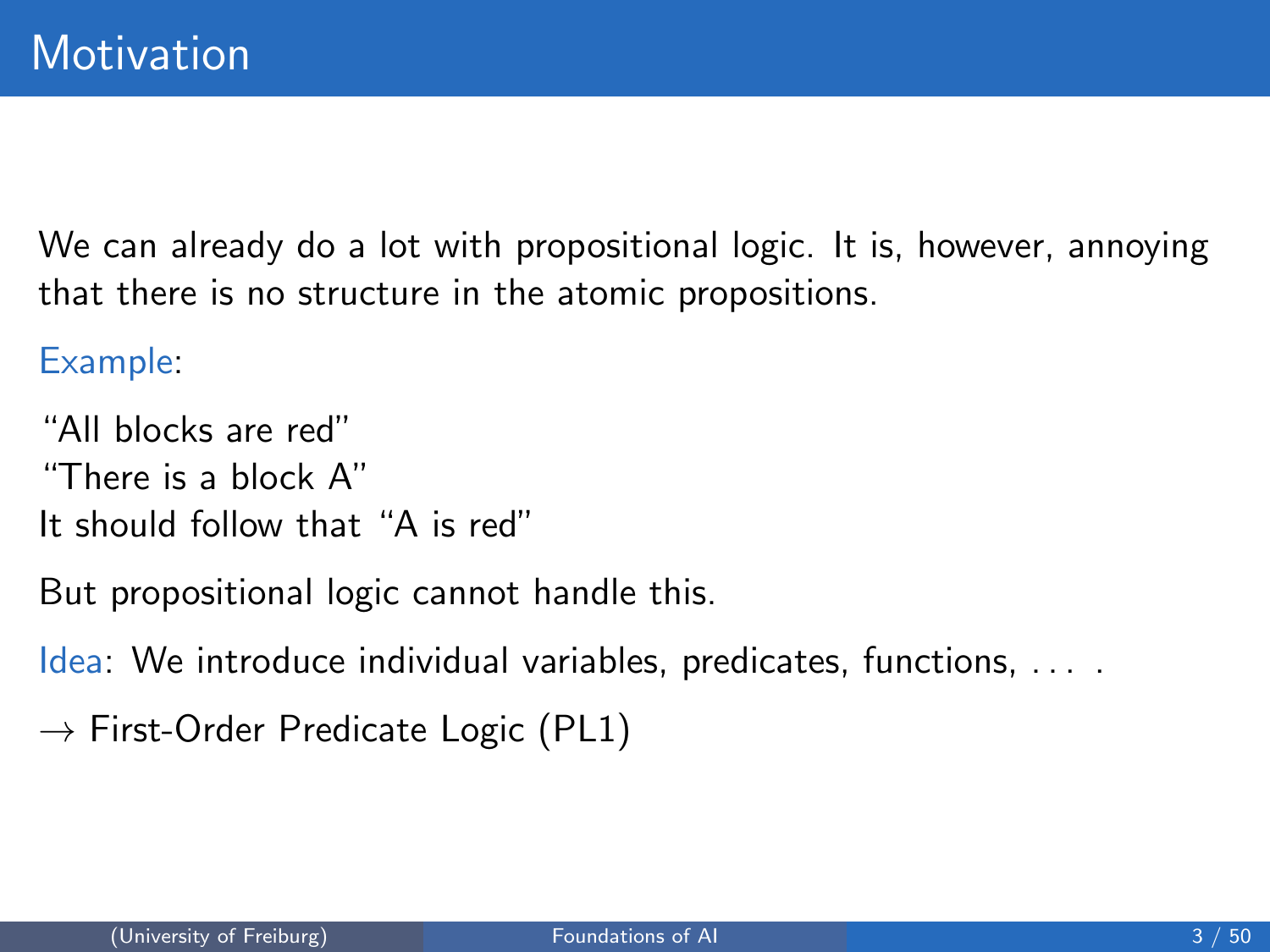Symbols:

- Operators: ¬, ∨, ∧, ∀, ∃, =
- Variables:  $x, x_1, x_2, \ldots, x', x'', \ldots, y, \ldots, z, \ldots$
- Brackets:  $()$ ,  $[]$ ,  $()$ ,  $[]$
- Function symbols (e.g.,  $weight(),\ color()$ )
- Predicate symbols (e.g.,  $Block(), Red()$ )
- Predicate and function symbols have an arity (number of arguments). 0-ary predicate = propositional logic atoms:  $P, Q, R, \ldots$ 0-ary function = constants:  $a, b, c, \ldots$
- We assume a countable set of predicates and functions of any arity.
- <span id="page-3-0"></span> $\bullet$  " $=$ " is usually not considered a predicate, but a logical symbol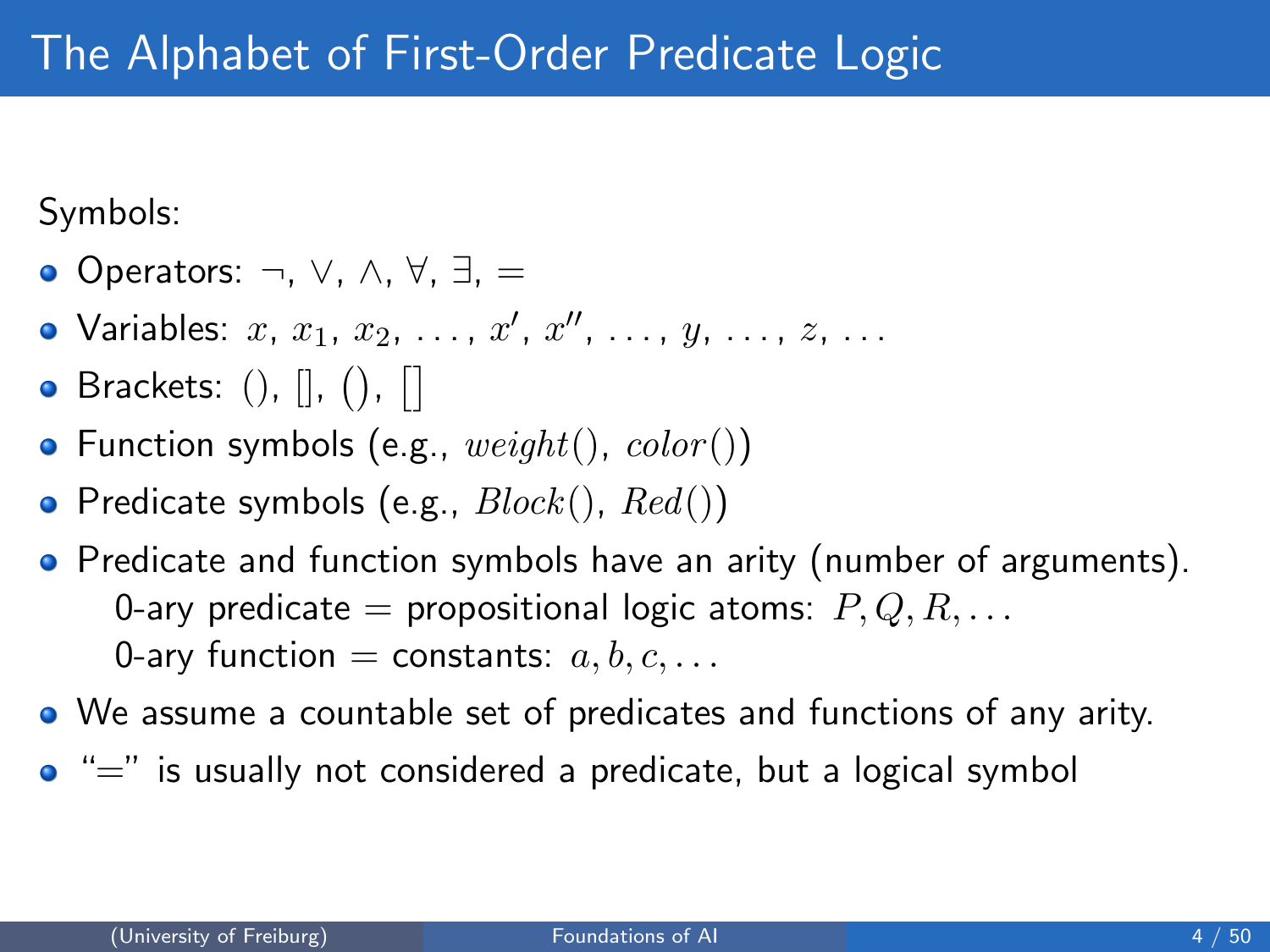Terms (represent objects):

- 1. Every variable is a term.
- 2. If  $t_1, t_2, \ldots, t_n$  are terms and f is an n-ary function, then

$$
f(t_1,t_2,\ldots,t_n)
$$

is also a term.

Terms without variables: ground terms.

Atomic Formulae (represent statements about objects)

- 1. If  $t_1, t_2, \ldots, t_n$  are terms and P is an *n*-ary predicate, then  $P(t_1, t_2, \ldots, t_n)$  is an atomic formula.
- 2. If  $t_1$  and  $t_2$  are terms, then  $t_1 = t_2$  is an atomic formula. Atomic formulae without variables: ground atoms.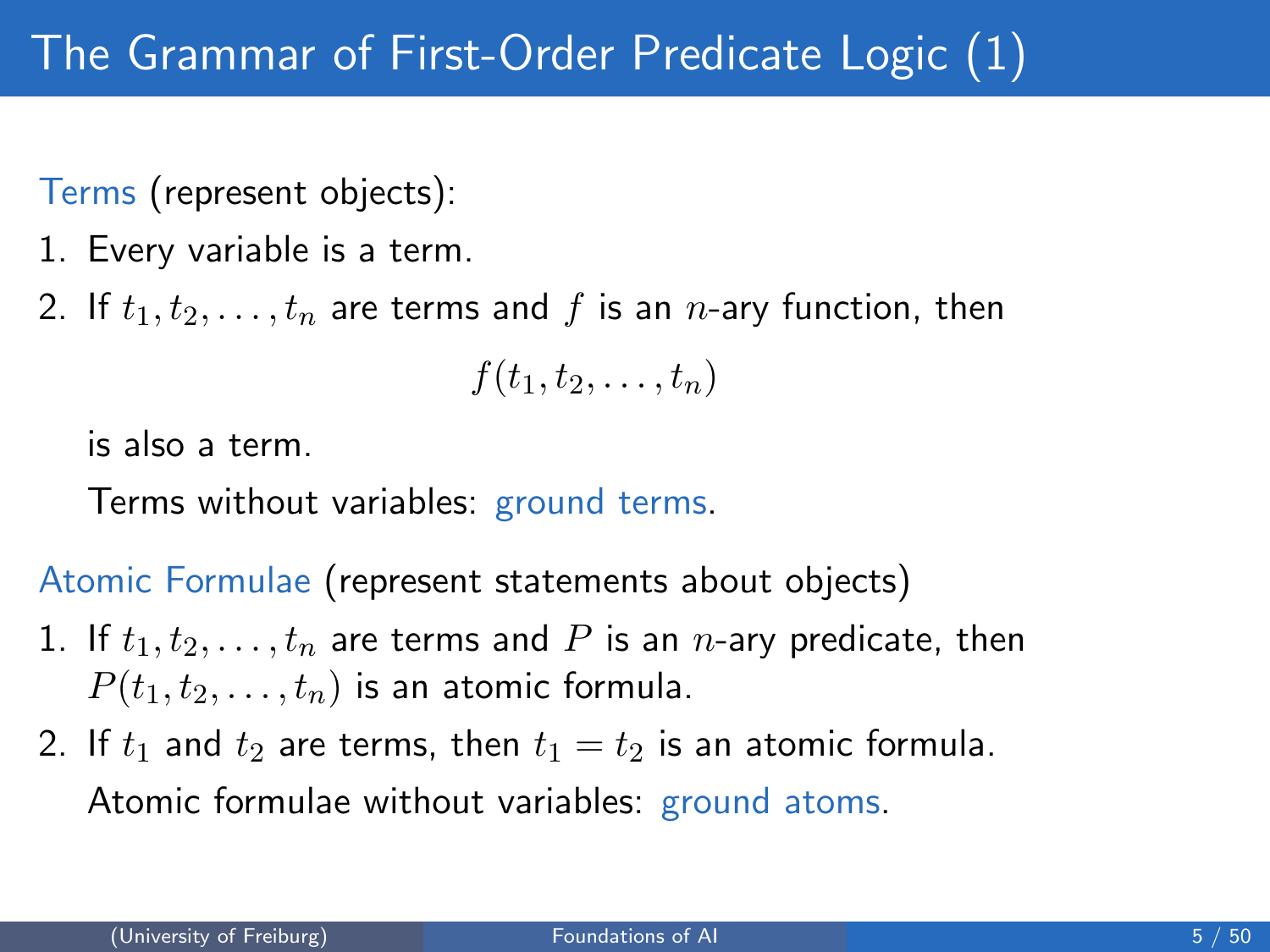### Formulae:

- 1. Every atomic formula is a formula.
- 2. If  $\varphi$  and  $\psi$  are formulae and x is a variable, then

 $\neg \varphi$ ,  $\varphi \wedge \psi$ ,  $\varphi \vee \psi$ ,  $\varphi \Rightarrow \psi$ ,  $\varphi \Leftrightarrow \psi$ ,  $\exists x \varphi$  and  $\forall x \varphi$ 

are also formulae.

 $\forall$ ,  $\exists$  are as strongly binding as  $\neg$ .

### Propositional logic is part of the PL1 language:

- 1. Atomic formulae: only 0-ary predicates
- 2. Neither variables nor quantifiers.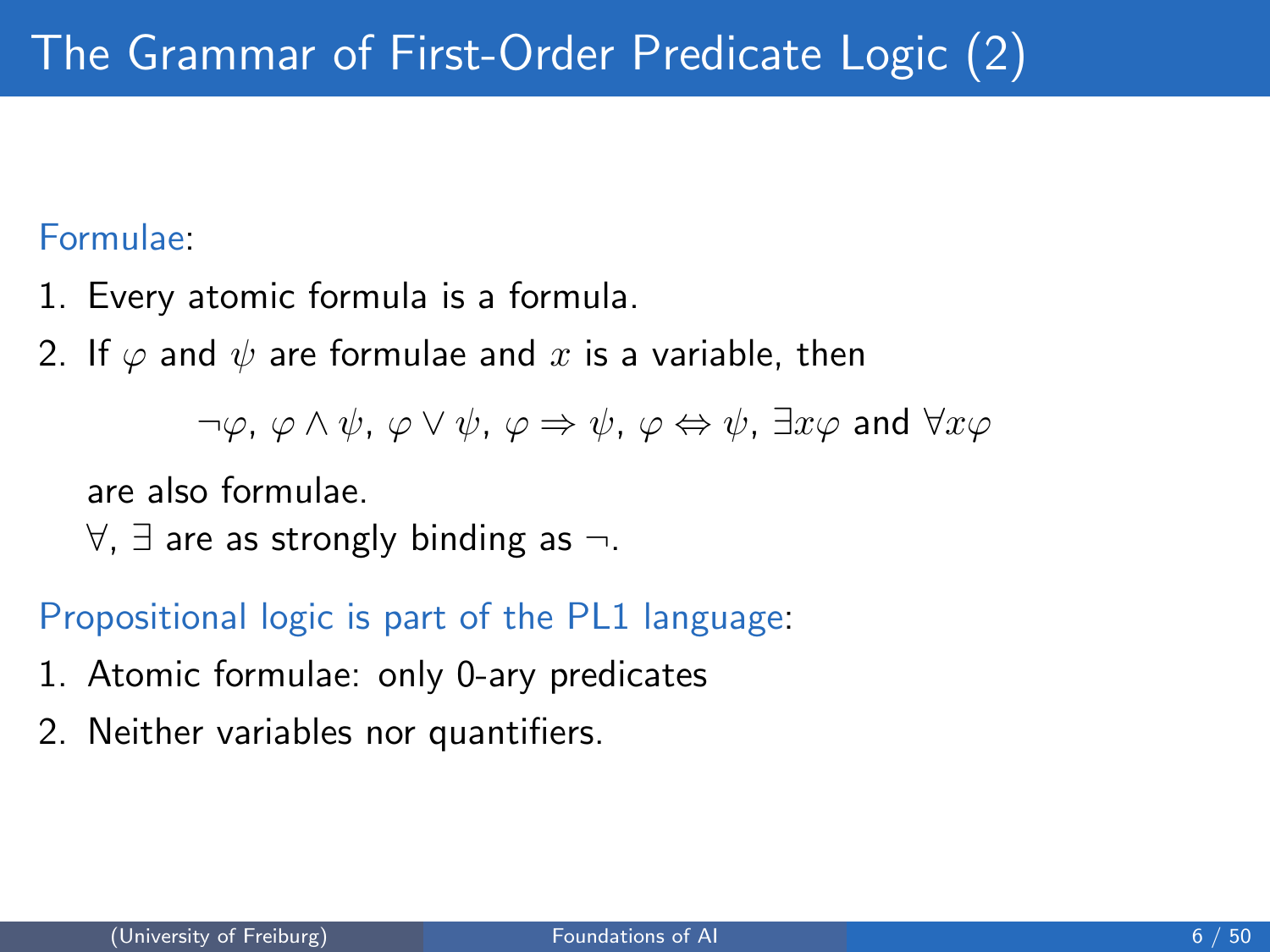| Here                           | Elsewhere                                                      |
|--------------------------------|----------------------------------------------------------------|
| $\neg\varphi$                  | $\overline{\varphi}$<br>$\sim\!\varphi$                        |
| $\varphi \wedge \psi$          | $\varphi \bullet \psi$<br>$\varphi \& \psi$<br>$\varphi, \psi$ |
| $\varphi \vee \psi$            | $\varphi \psi $<br>$\varphi ;\psi$<br>$\varphi + \psi$         |
| $\varphi \Rightarrow \psi$     | $\varphi \to \psi \quad \varphi \supset \psi$                  |
| $\varphi \Leftrightarrow \psi$ | $\varphi \leftrightarrow \psi \quad \varphi \equiv \psi$       |
| $\forall x \varphi$            | $(\forall x)\varphi \wedge x\varphi$                           |
| $\exists x \varphi$            | $(\exists x)\varphi\vee x\varphi$                              |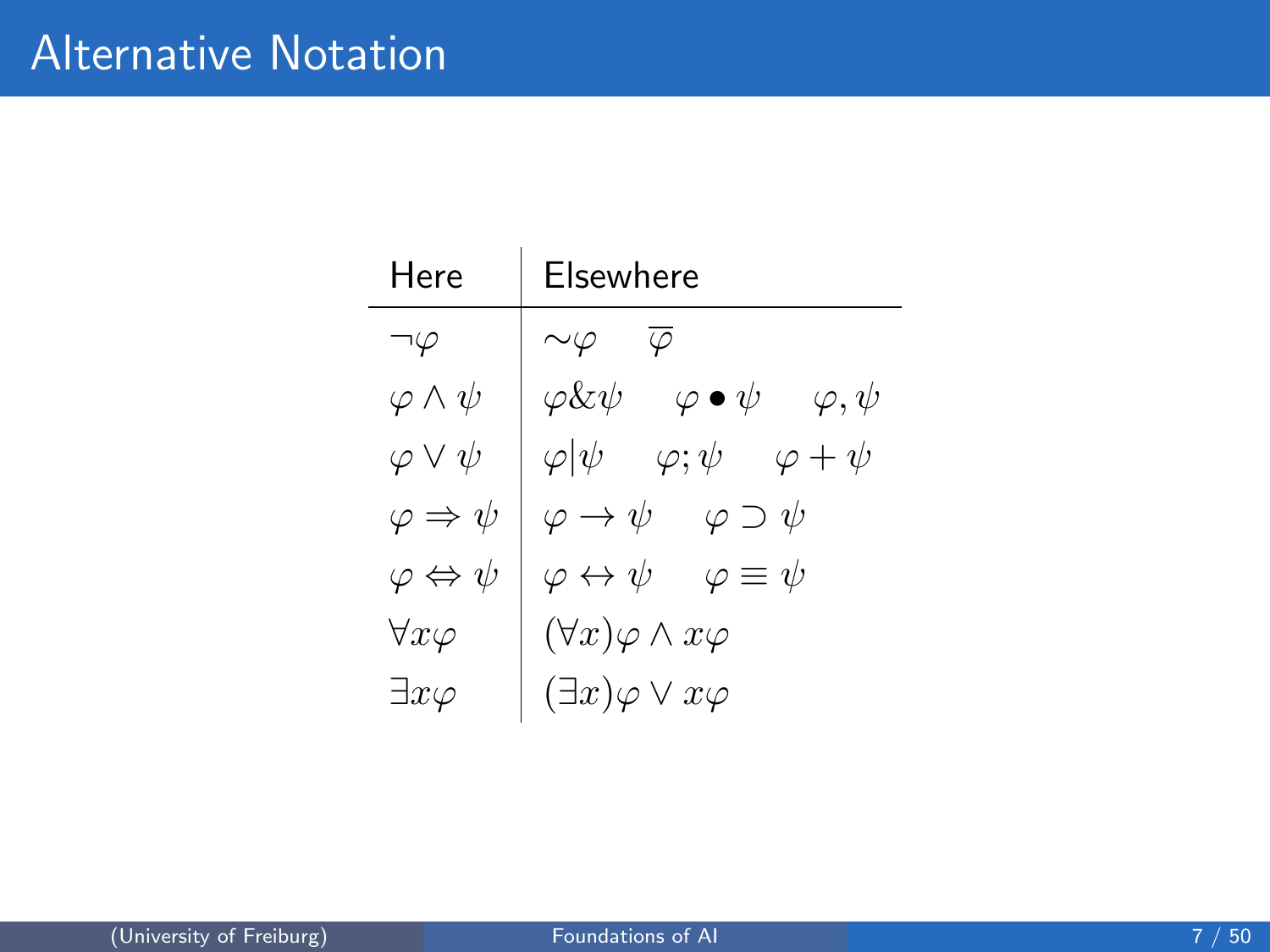Our example:  $\forall x [Block(x) \Rightarrow Red(x)]$ ,  $Block(a)$ 

For all objects x: If x is a block, then x is red and  $a$  is a block. Generally:

- **•** Terms are interpreted as objects.
- Universally-quantified variables denote all objects in the universe.
- Existentially-quantified variables represent one of the objects in the universe (made true by the quantified expression).
- **•** Predicates represent subsets of the universe.

Similar to propositional logic, we define interpretations, satisfiability, models, validity, . . .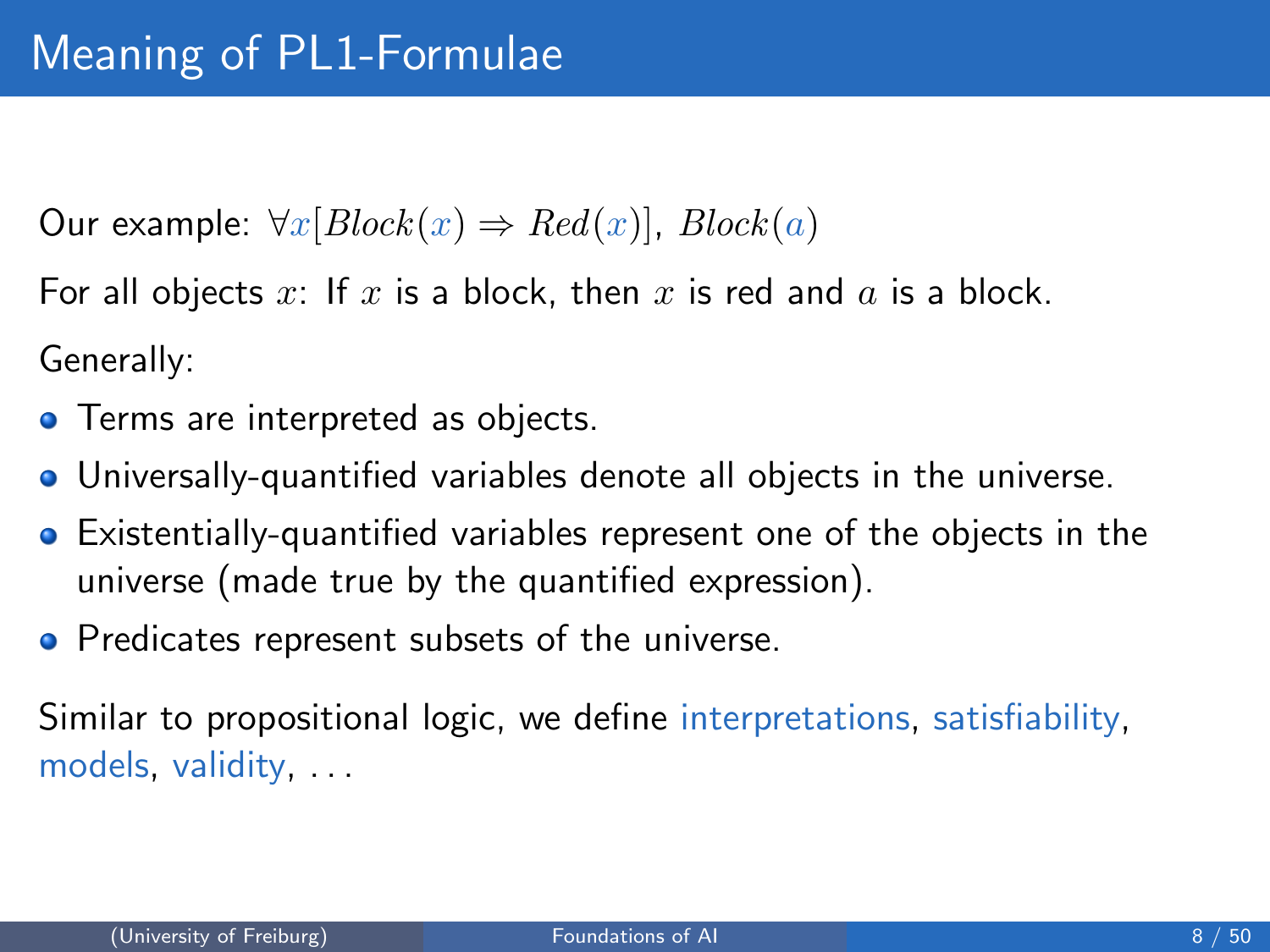# Semantics of PL1-Logic

Interpretation:  $I = \langle D, \bullet^I \rangle$  where  $D$  is an arbitrary, non-empty set and  $\bullet^I$ is a function that

- $\bullet$  maps *n*-ary function symbols to functions over D:  $f^I \in [D^n \mapsto D]$
- $\bullet$  maps individual constants to elements of D:  $a^I \in D$
- $\bullet$  maps *n*-ary predicate symbols to relations over D:  $P^I \subseteq D^n$
- Interpretation of ground terms:

$$
(f(t_1,\ldots,t_n))^I=f^I(t_1^I,\ldots,t_n^I)
$$

Satisfaction of ground atoms  $P(t_1, \ldots, t_n)$ :

$$
I \models P(t_1, \ldots, t_n) \text{ iff } \langle t_1^I, \ldots, t_n^I \rangle \in P^I
$$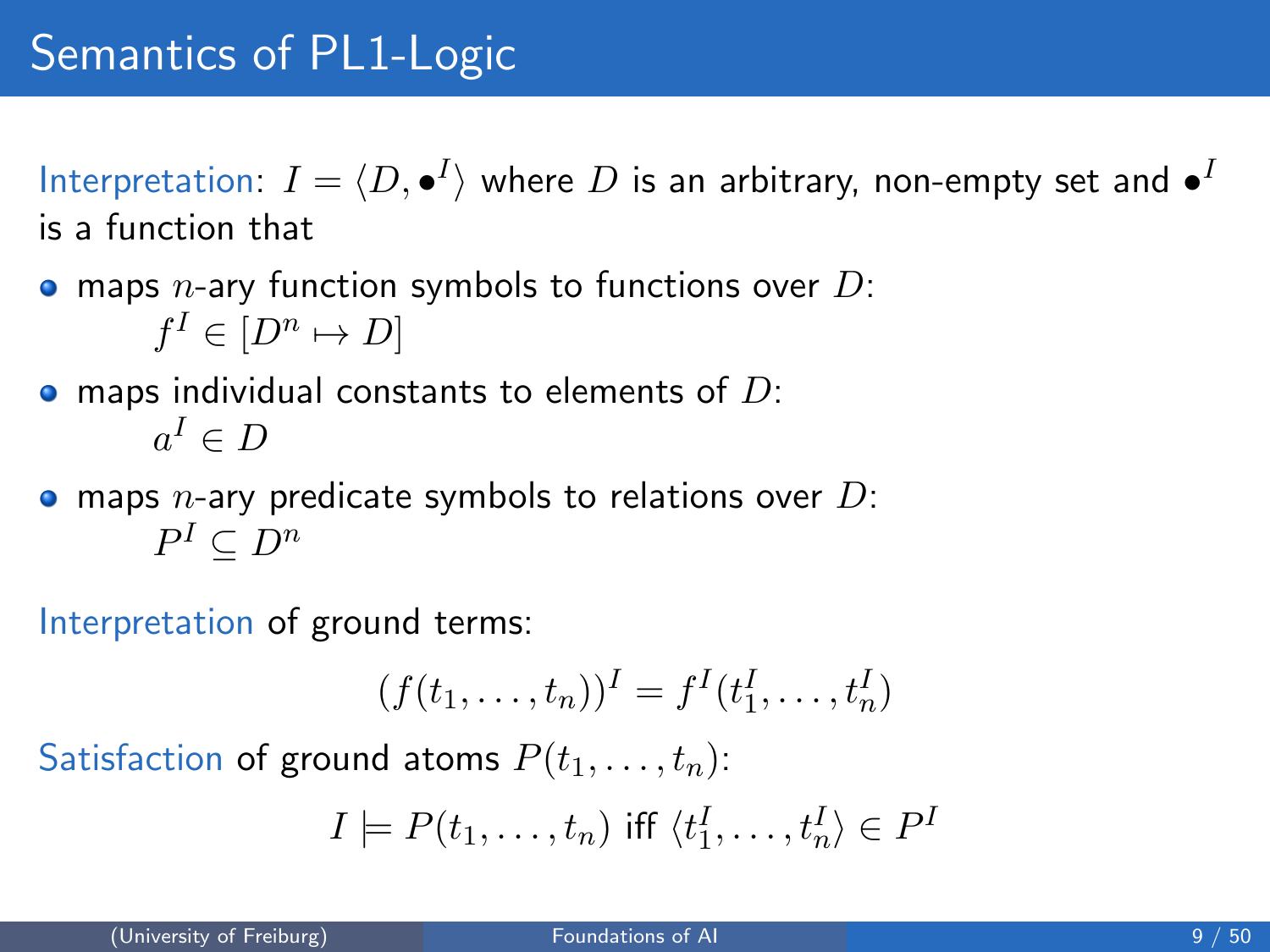$$
D = \{d_1, \dots, d_n \mid n > 1\}
$$
  
\n
$$
a^I = d_1
$$
  
\n
$$
b^I = d_2
$$
  
\n
$$
c^I = \dots
$$
  
\n
$$
Block^I = \{d_1\}
$$
  
\n
$$
Red^I = D
$$
  
\n
$$
I \models Red(b)
$$
  
\n
$$
I \not\models Block(b)
$$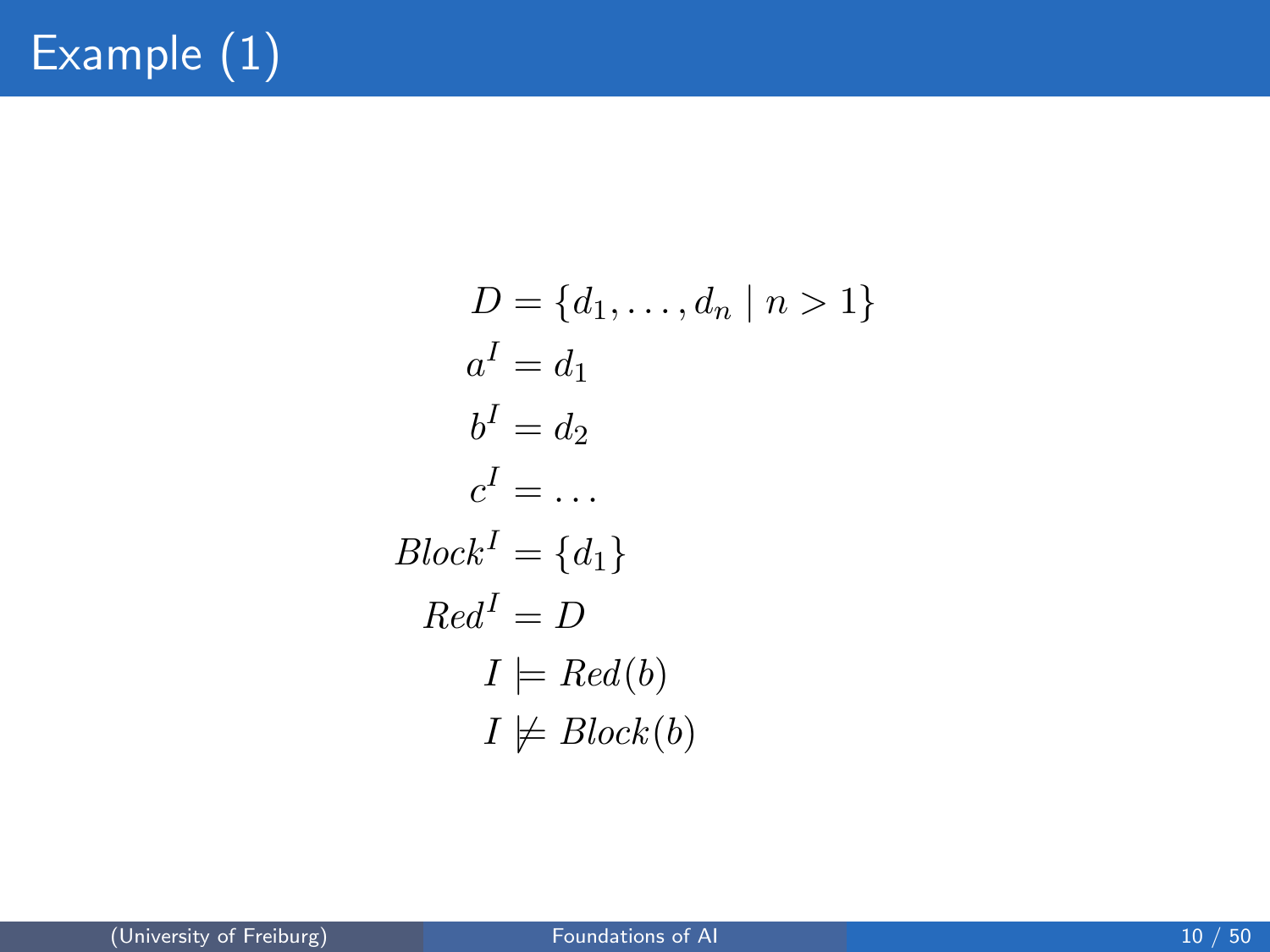$$
D = \{1, 2, 3, \ldots\}
$$
  
\n
$$
1^{I} = 1
$$
  
\n
$$
2^{I} = 2
$$
  
\n...

$$
EvenI = \{2, 4, 6, \ldots\}
$$

$$
succI = \{(1 \mapsto 2), (2 \mapsto 3), \ldots\}
$$

$$
I \models Even(2)
$$

$$
I \not\models Even(succ(2))
$$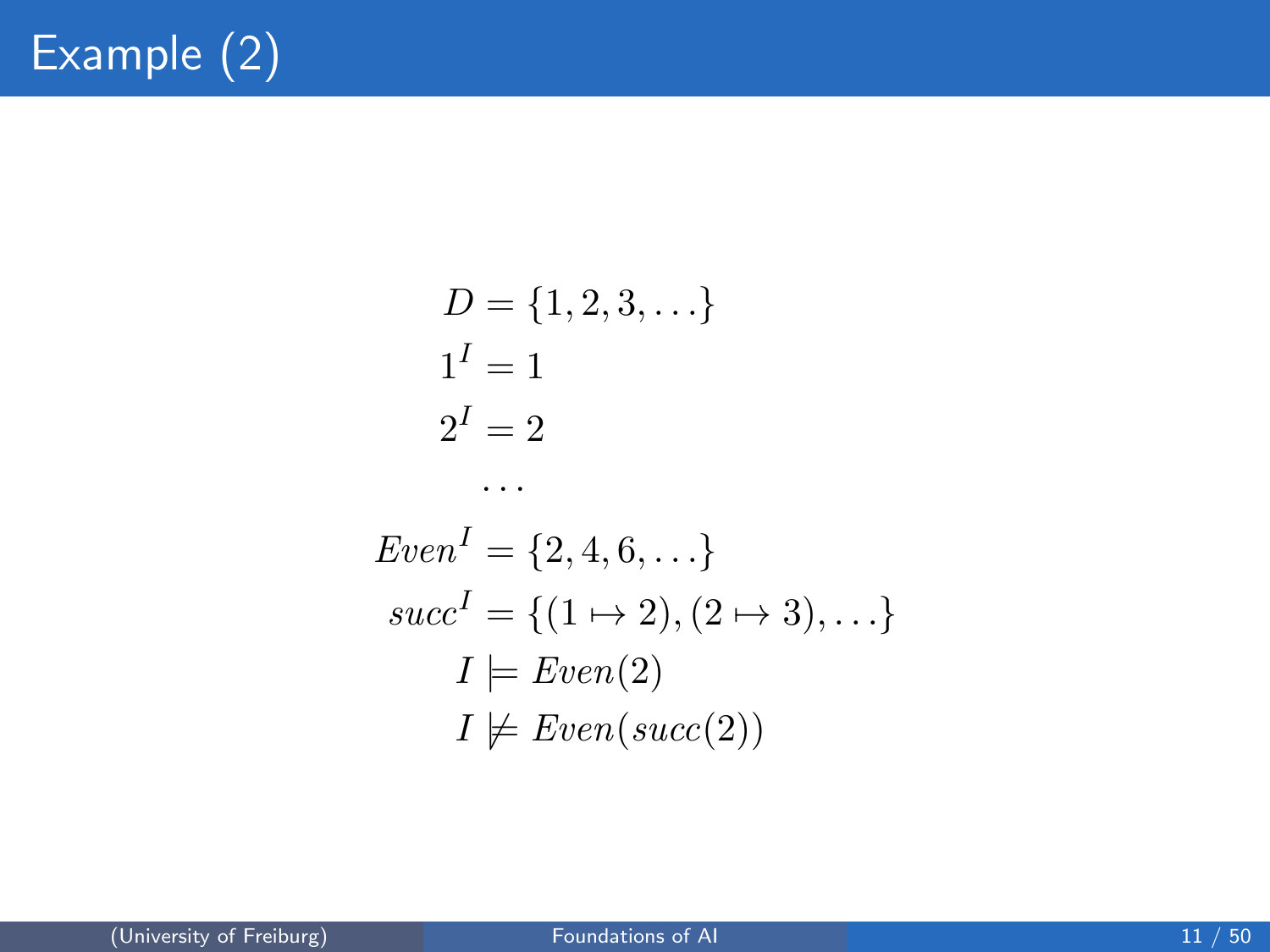## Semantics of PL1: Variable Assignment

Set of all variables V. Function  $\alpha: V \mapsto D$ Notation:  $\alpha[x/d]$  is the same as  $\alpha$  apart from point x.

For  $x : \alpha[x/d](x) = d$ .

Interpretation of terms under  $I, \alpha$ :

$$
x^{I,\alpha} = \alpha(x)
$$

$$
a^{I,\alpha} = a^I
$$

$$
(f(t_1, \dots, t_n))^{I,\alpha} = f^I(t_1^{I,\alpha}, \dots, t_n^{I,\alpha})
$$

Satisfaction of atomic formulae:

$$
I, \alpha \models P(t_1, \ldots, t_n)
$$
 iff  $\langle t_1^{I, \alpha}, \ldots, t_n^{I, \alpha} \rangle \in P^I$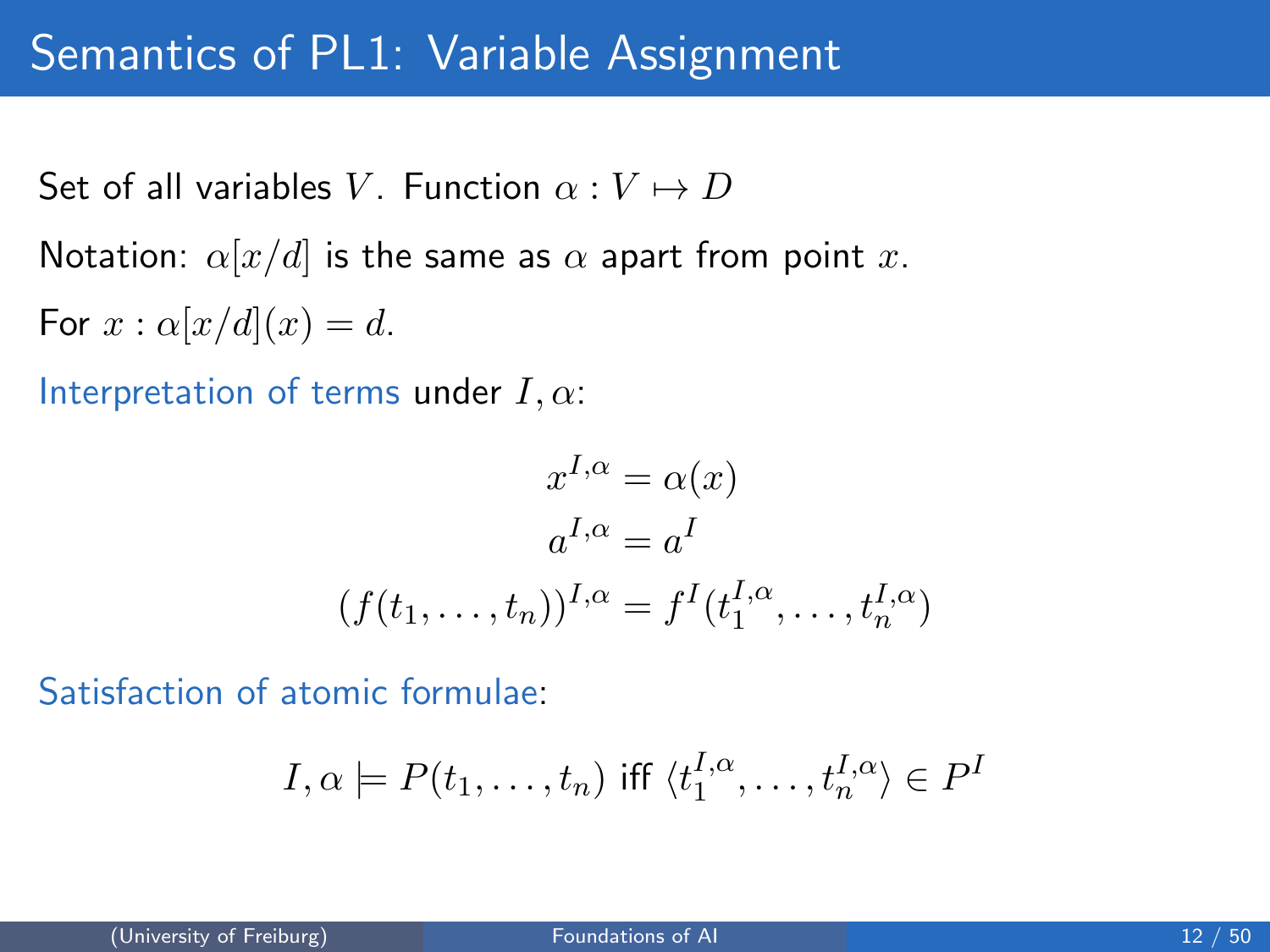$$
\alpha = \{(x \mapsto d_1), (y \mapsto d_2)\}
$$
  

$$
I, \alpha \models Red(x)
$$
  

$$
I, \alpha[y/d_1] \models Block(y)
$$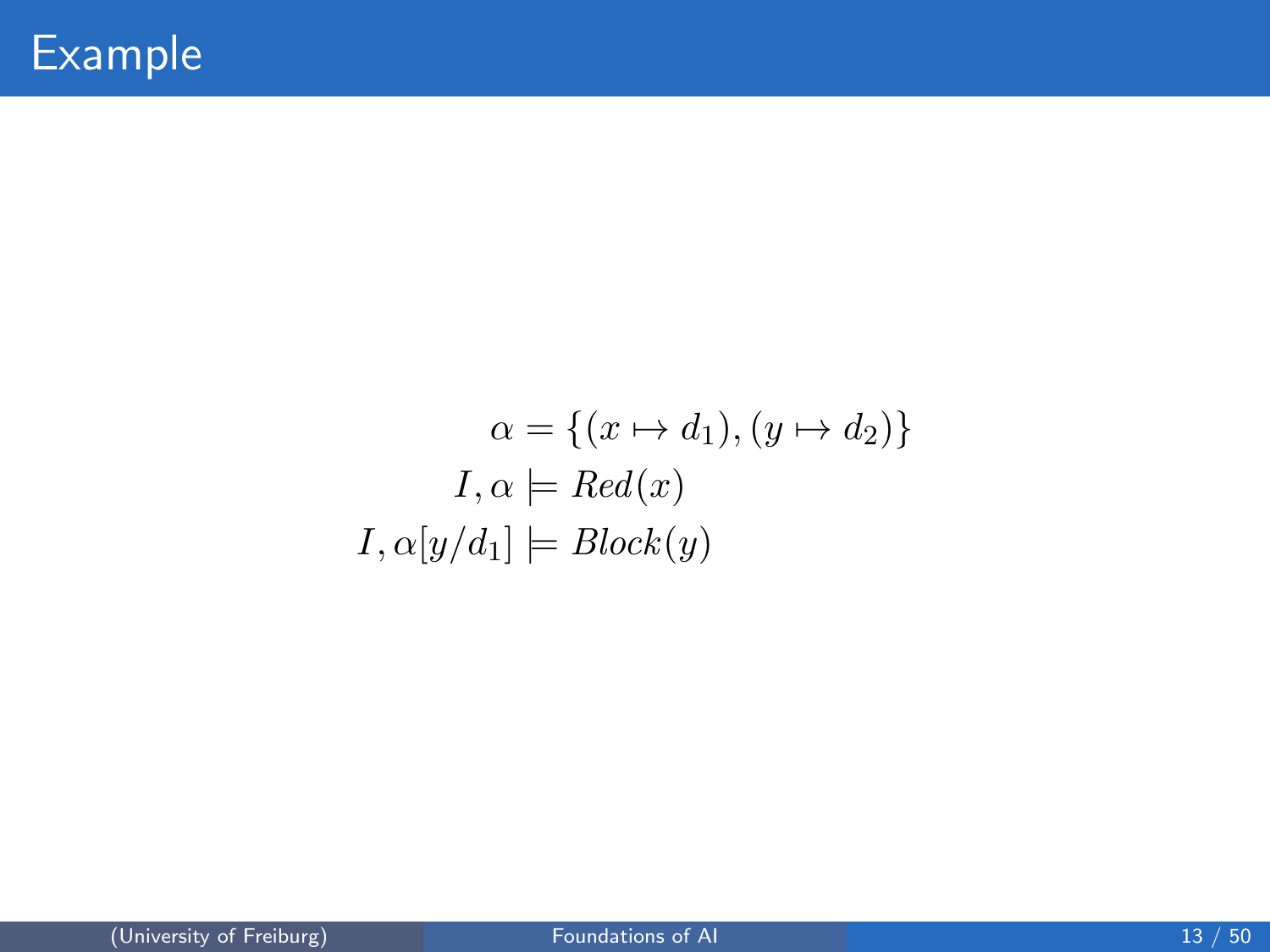A formula  $\varphi$  is satisfied by an interpretation I and a variable assignment  $\alpha$ , i.e.,  $I, \alpha \models \varphi$ :

$$
I, \alpha \models \top
$$
  
\n
$$
I, \alpha \not\models \bot
$$
  
\n
$$
I, \alpha \models \neg \varphi \text{ iff } I, \alpha \not\models \varphi
$$

and all other propositional rules as well as

· · ·

$$
I, \alpha \models P(t_1, \dots, t_n) \quad \text{iff} \quad \langle t_1^{I, \alpha}, \dots, t_n^{I, \alpha} \rangle \in P^{I, \alpha}
$$
\n
$$
I, \alpha \models \forall x \varphi \quad \text{iff} \quad \text{for all } d \in D, I, \alpha[x/d] \models \varphi
$$
\n
$$
I, \alpha \models \exists x \varphi \quad \text{iff} \quad \text{there exists a } d \in D \text{ with } I, \alpha[x/d] \models \varphi
$$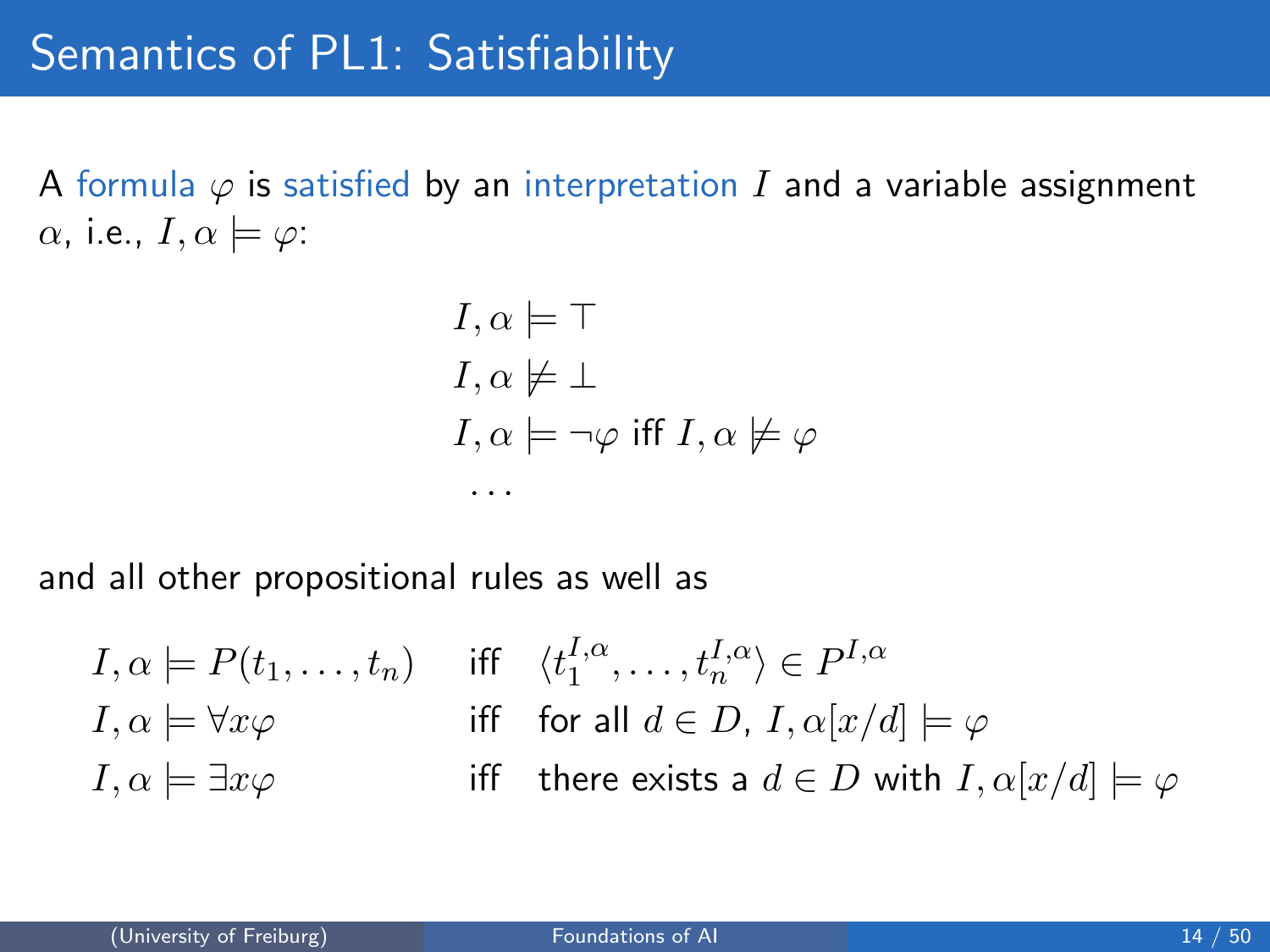## Example

$$
T = \{Block(a), Block(b), \forall x (Block(x) \Rightarrow Red(x)) \}
$$
  
\n
$$
D = \{d_1, ..., d_n | n > 1\}
$$
  
\n
$$
a^I = d_1
$$
  
\n
$$
b^I = d_2
$$
  
\n
$$
Block^I = \{d_1\}
$$
  
\n
$$
Red^I = D
$$
  
\n
$$
\alpha = \{(x \mapsto d_1), (y \mapsto d_2)\}
$$

Questions:

- 1.  $I, \alpha \models Block(b) \vee \neg Block(b)$ ?
- 2.  $I, \alpha \models Block(x) \Rightarrow (Block(x) \vee \neg Block(y))$ ?
- 3.  $I, \alpha \models Block(a) \land Block(b)$ ?
- 4.  $I, \alpha \models \forall x (Block(x) \Rightarrow Red(x))$ ?
- 5.  $I, \alpha \models \top?$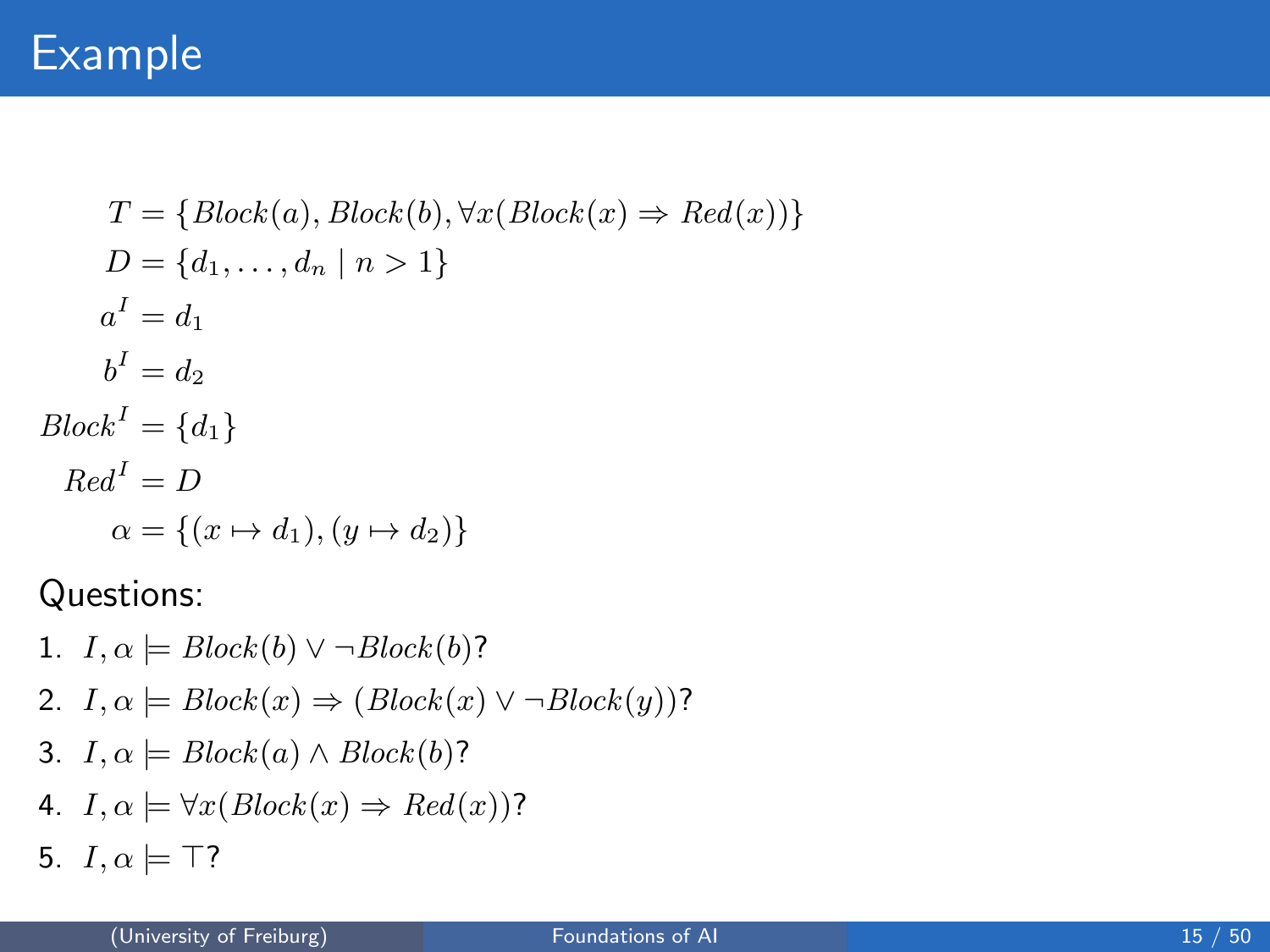# $\forall x \big[ R(\overline{y},\overline{z}) \wedge \exists y ((\neg P(y,x) \vee R(y,\overline{z})) \big)$

The boxed appearances of y and z are free. All other appearances of  $x,y,z$ are bound.

Formulae with no free variables are called closed formulae or sentences. We form theories from closed formulae.

Note: With closed formulae, the concepts logical equivalence, satisfiability, and implication, etc. are not dependent on the variable assignment  $\alpha$  (i.e., we can always ignore all variable assignments).

With closed formulae,  $\alpha$  can be left out on the left side of the model relationship symbol:

<span id="page-15-0"></span>
$$
I \models \varphi
$$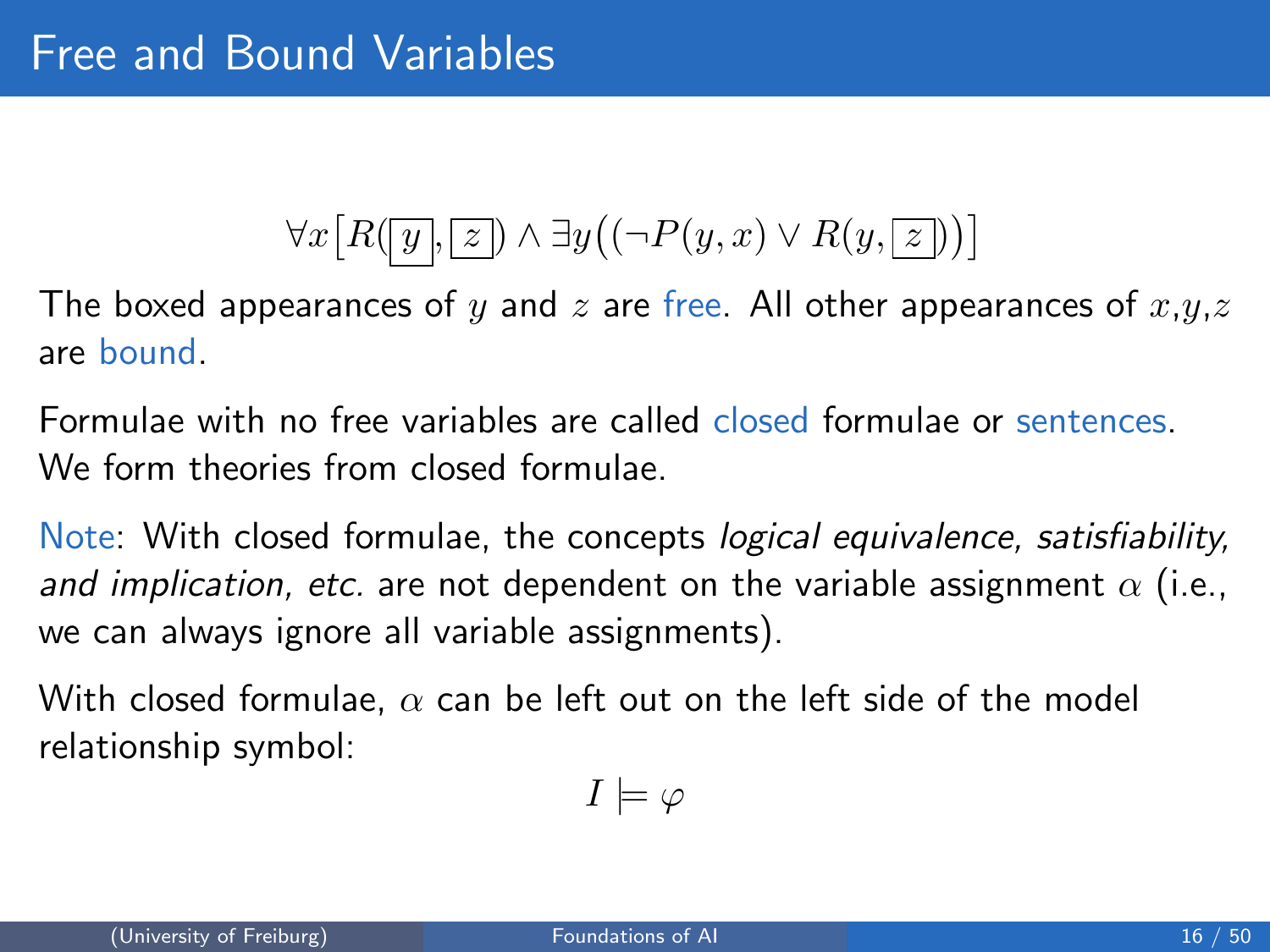An interpretation I is called a model of  $\varphi$  under  $\alpha$  if

$$
I,\alpha \models \varphi
$$

A PL1 formula  $\varphi$  can, as in propositional logic, be satisfiable, unsatisfiable, falsifiable, or valid.

Analogously, two formulae are logically equivalent  $(\varphi \equiv \psi)$  if for all  $I, \alpha$ :

$$
I,\alpha \models \varphi \text{ iff } I,\alpha \models \psi
$$

Note:  $P(x) \neq P(y)!$ 

Logical Implication is also analogous to propositional logic.

Question: How can we define derivation?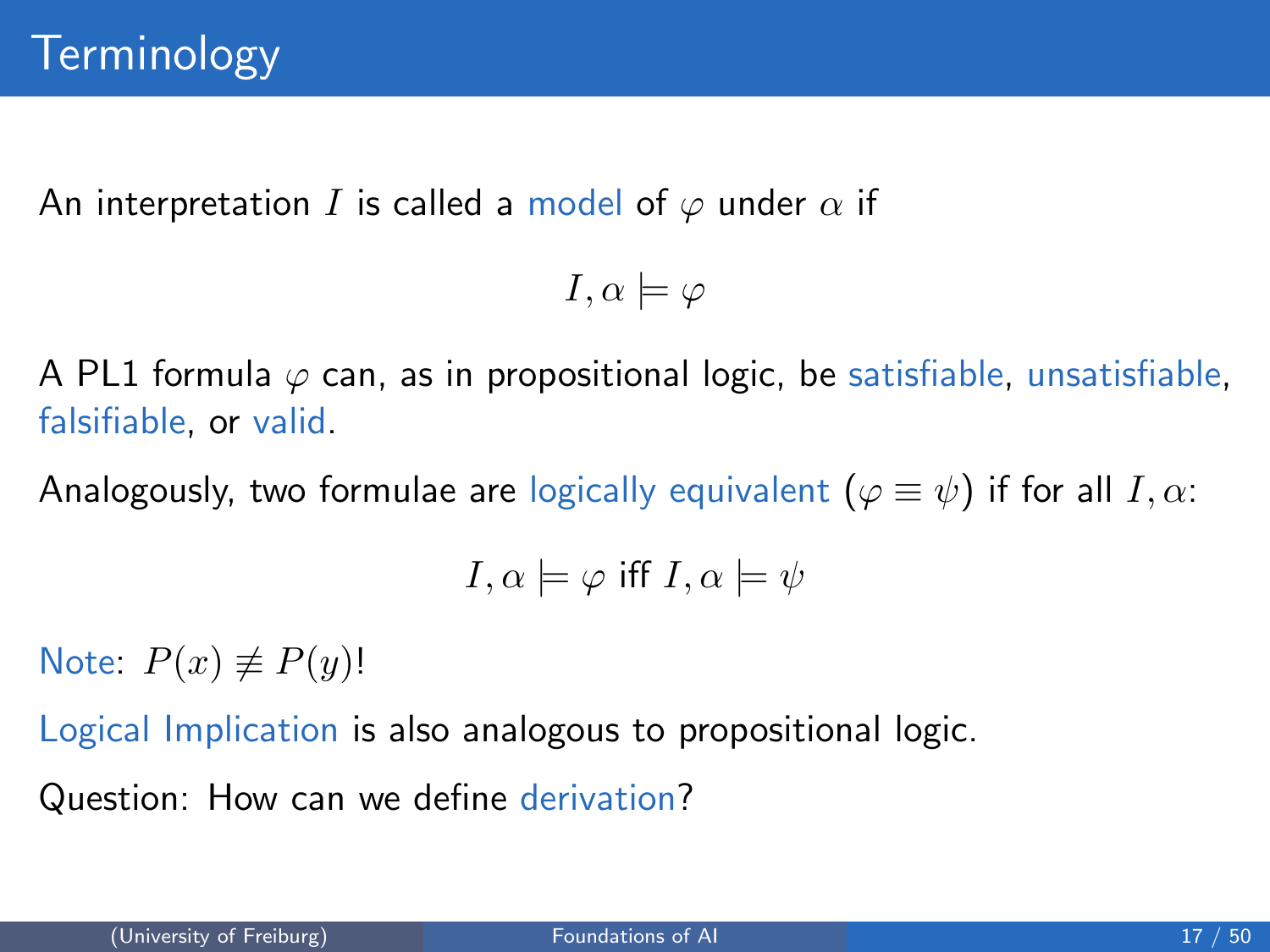Because of the quantifiers, we cannot produce the CNF form of a formula directly.

First step: Produce the prenex normal form

 $\,$ quantifier prefi $\times\,+\,$  (quantifier-free) matri $\times\,$  $Qx_1Qx_2Qx_3\ldots Qx_n$   $\varphi$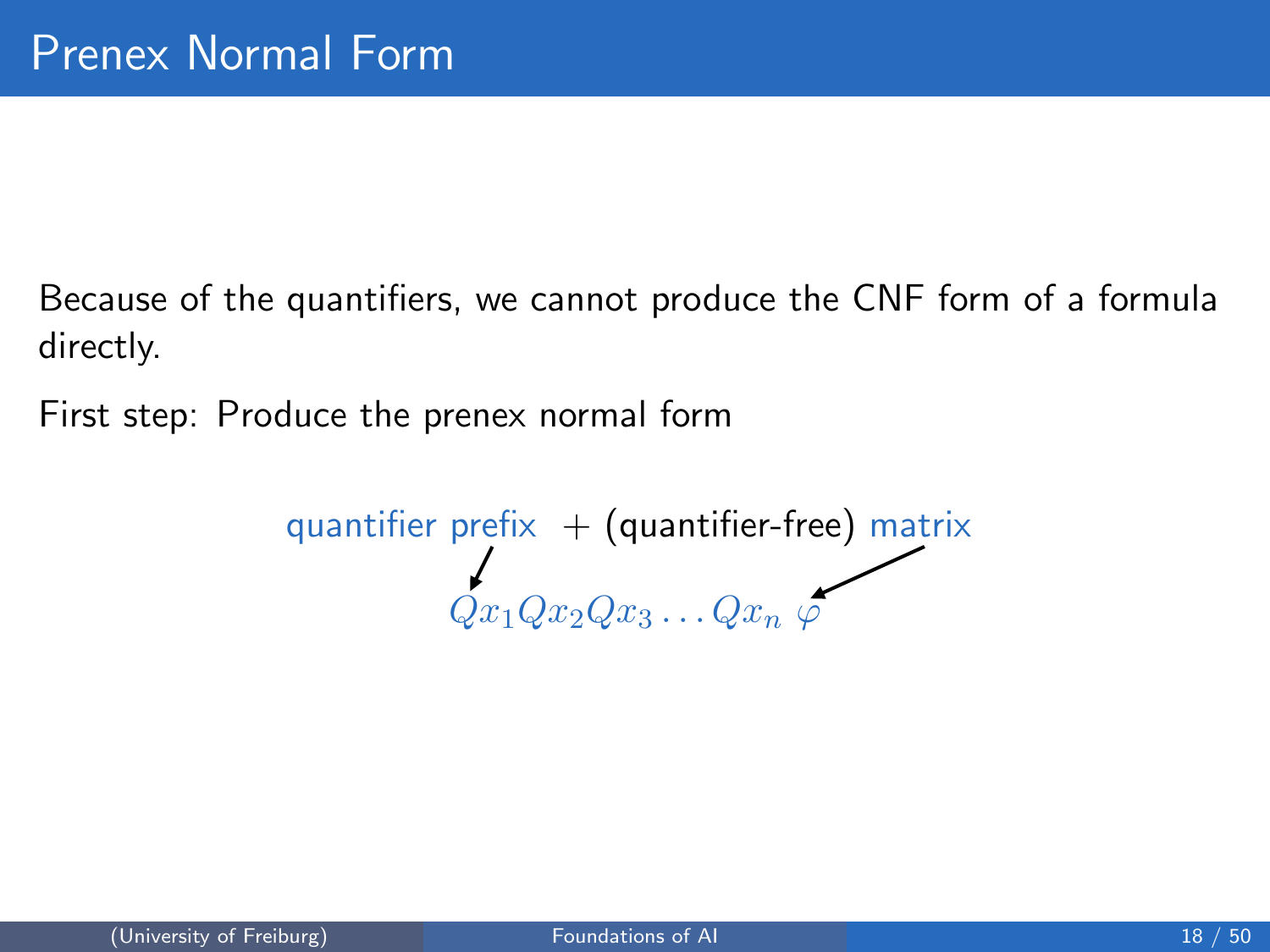$$
(\forall x \varphi) \land \psi \equiv \forall x (\varphi \land \psi) \text{ if } x \text{ not free in } \psi
$$

$$
(\forall x \varphi) \vee \psi \equiv \forall x (\varphi \vee \psi) \text{ if } x \text{ not free in } \psi
$$

$$
(\exists x \varphi) \land \psi \equiv \exists x (\varphi \land \psi) \text{ if } x \text{ not free in } \psi
$$

$$
(\exists x \varphi) \vee \psi \equiv \exists x (\varphi \vee \psi) \text{ if } x \text{ not free in } \psi
$$

$$
\forall x \varphi \land \forall x \psi \equiv \forall x (\varphi \land \psi)
$$

$$
\exists x \varphi \lor \exists x \psi \equiv \exists x (\varphi \lor \psi)
$$

$$
\neg \forall x \varphi \equiv \exists x \neg \varphi
$$
  

$$
\neg \exists x \varphi \equiv \forall x \neg \varphi
$$

. . . and propositional logic equivalents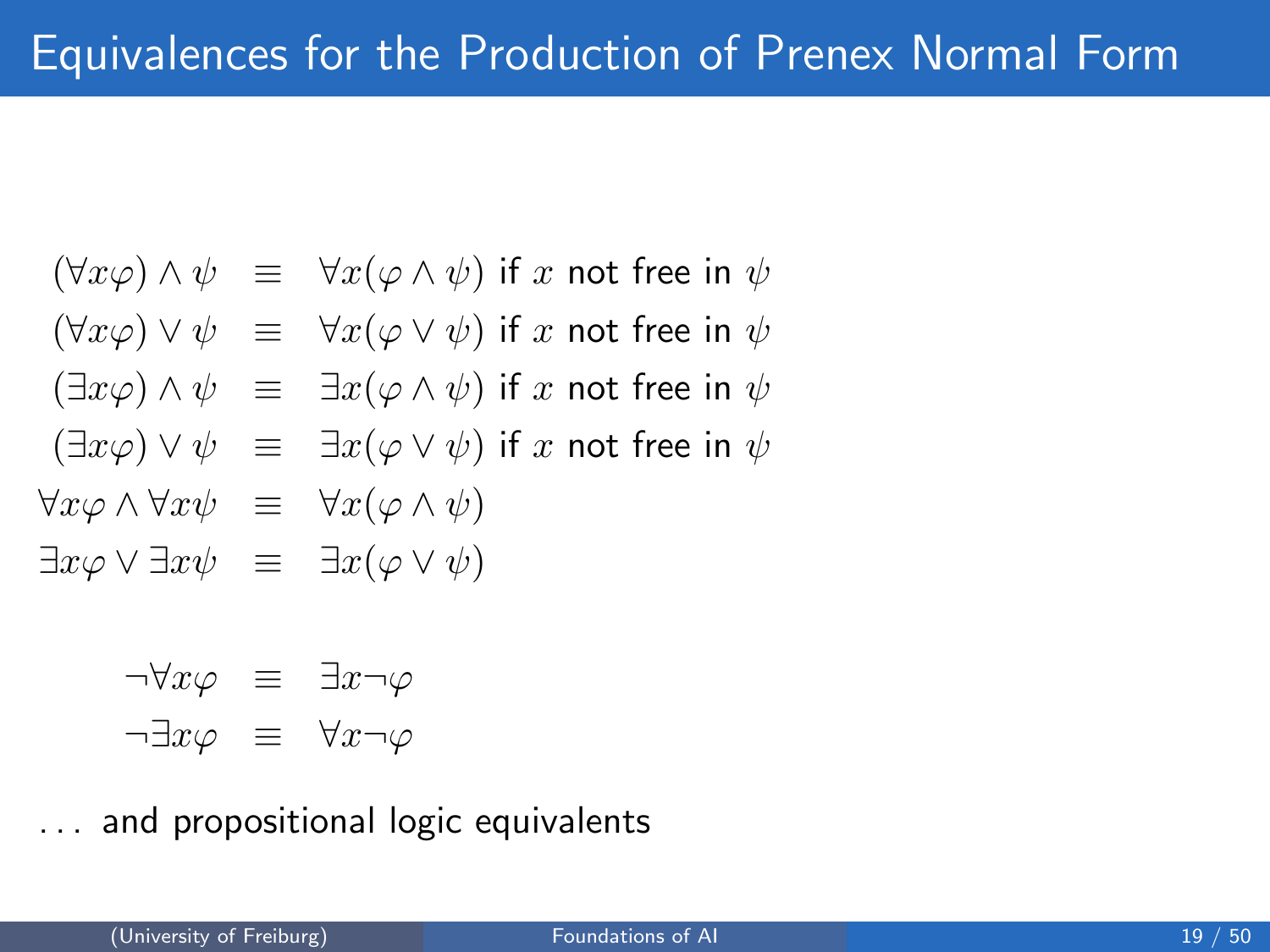- 1. Eliminate  $\Rightarrow$  and  $\Leftrightarrow$
- 2. Move  $\neg$  inwards
- 3. Move quantifiers outwards

Example:

$$
\neg \forall x[(\forall x P(x)) \Rightarrow Q(x)]
$$
  
\n
$$
\rightarrow \neg \forall x[\neg (\forall x P(x)) \lor Q(x)]
$$
  
\n
$$
\rightarrow \exists x[(\forall x P(x)) \land \neg Q(x)]
$$

And now?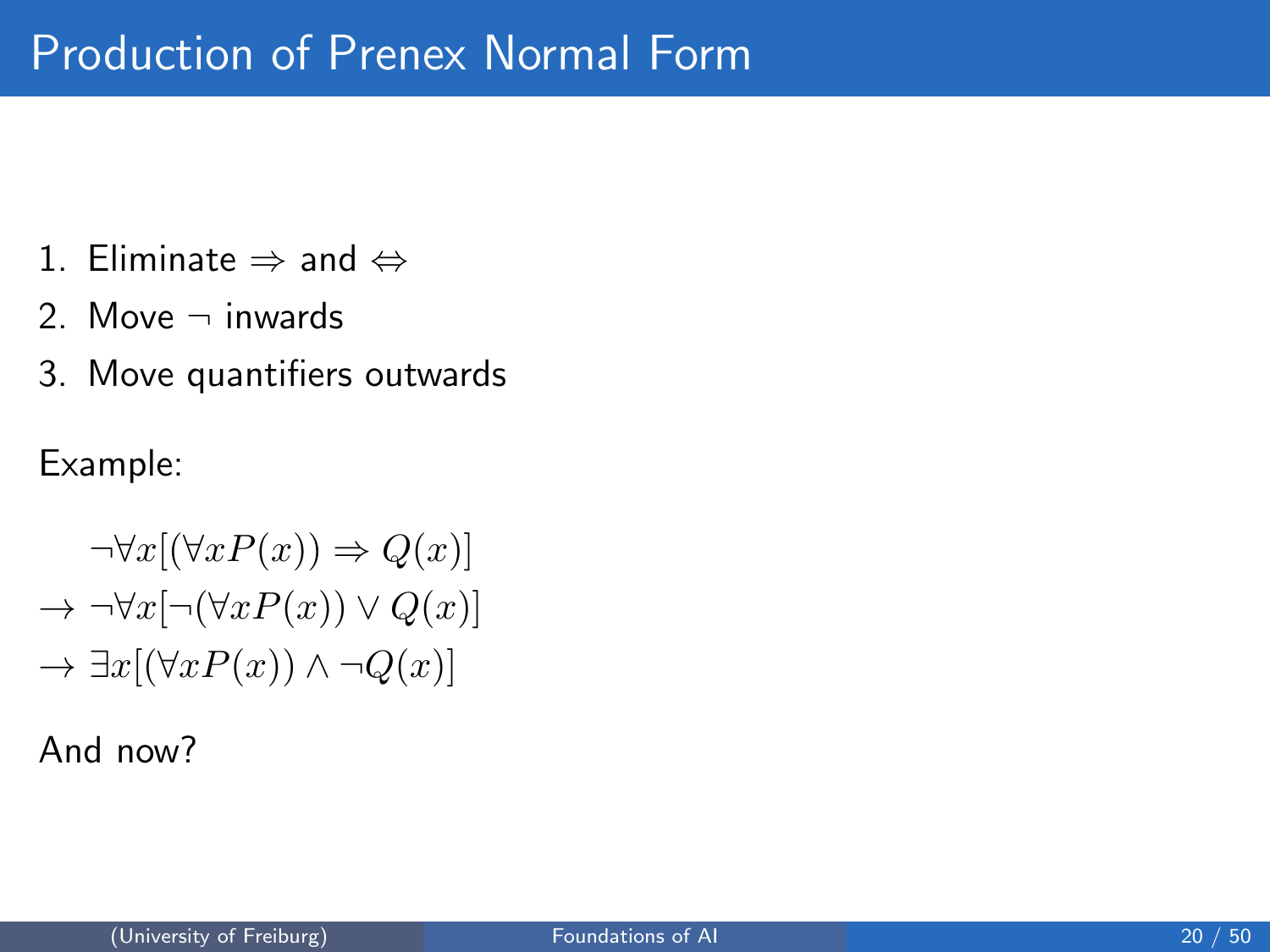$\varphi[\frac{x}{t}]$  $\frac{x}{t}$ ] is obtained from  $\varphi$  by replacing all free appearances of  $x$  in  $\varphi$  by  $t.$ Lemma: Let y be a variable that does not appear in  $\varphi$ . Then it holds that  $\overline{x}$  $\overline{x}$ 

$$
\forall x \varphi \equiv \forall y \varphi[\frac{x}{y}] \text{ and } \exists x \varphi \equiv \exists y \varphi[\frac{x}{y}]
$$

Theorem: There exists an algorithm that calculates the prenex normal form of any formula.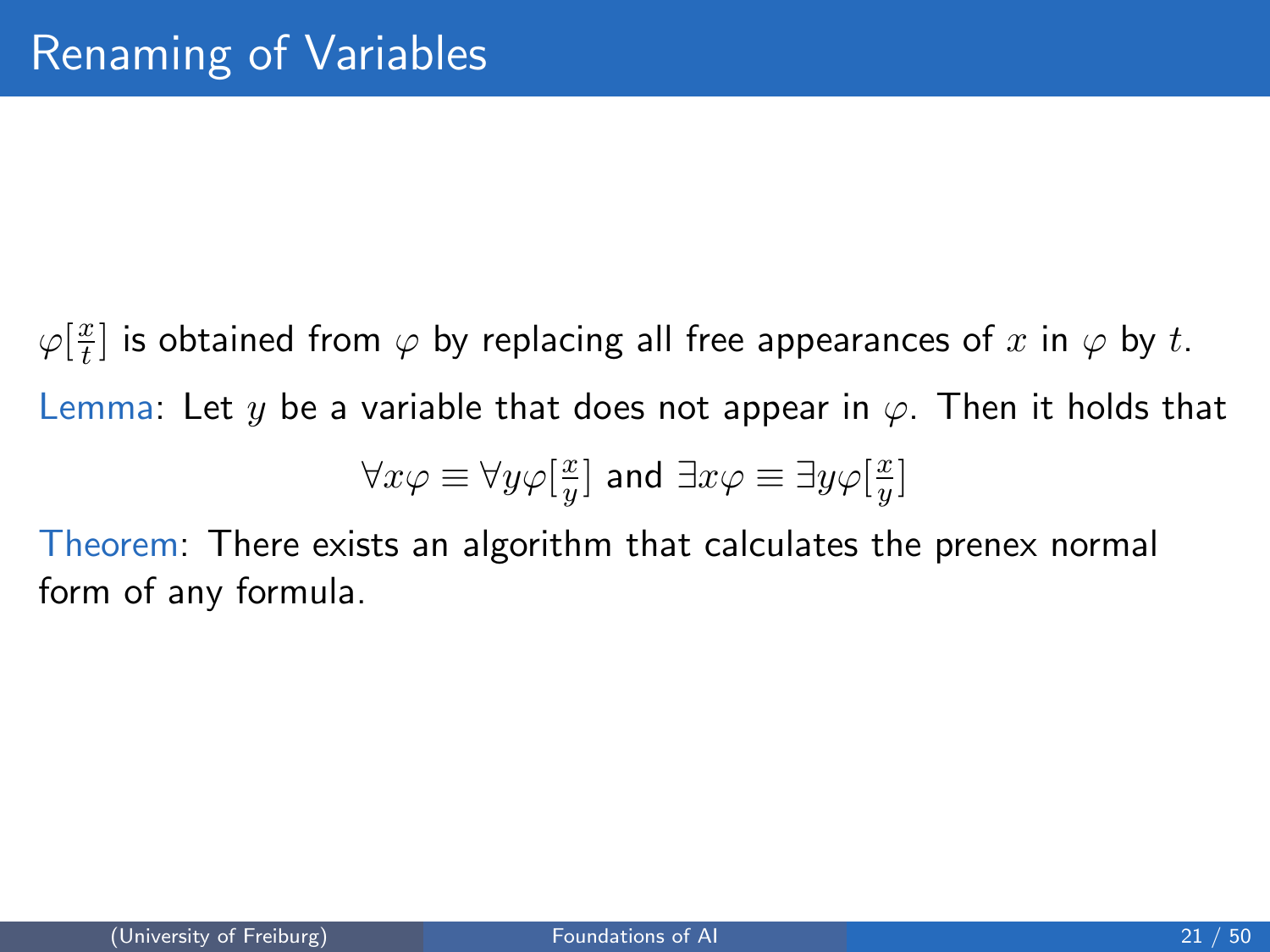Idea: Elimination of existential quantifiers by applying a function that produces the "right" element.

Theorem (Skolem Normal Form): Let  $\varphi$  be a closed formula in prenex normal form such that all quantified variables are pair-wise distinct and the function symbols  $q_1, q_2, \ldots$  do not appear in  $\varphi$ . Let

$$
\varphi = \forall x_1 \cdots \forall x_i \exists y \psi,
$$

then  $\varphi$  is satisfiable iff

$$
\varphi' = \forall x_1 \cdots \forall x_i \psi \left[ \frac{y}{g_i(x_1, \ldots, x_i)} \right]
$$

is satisfiable.

Example:  $\forall x \exists y [P(x) \Rightarrow Q(y)] \rightarrow \forall x [P(x) \Rightarrow Q(g(x))]$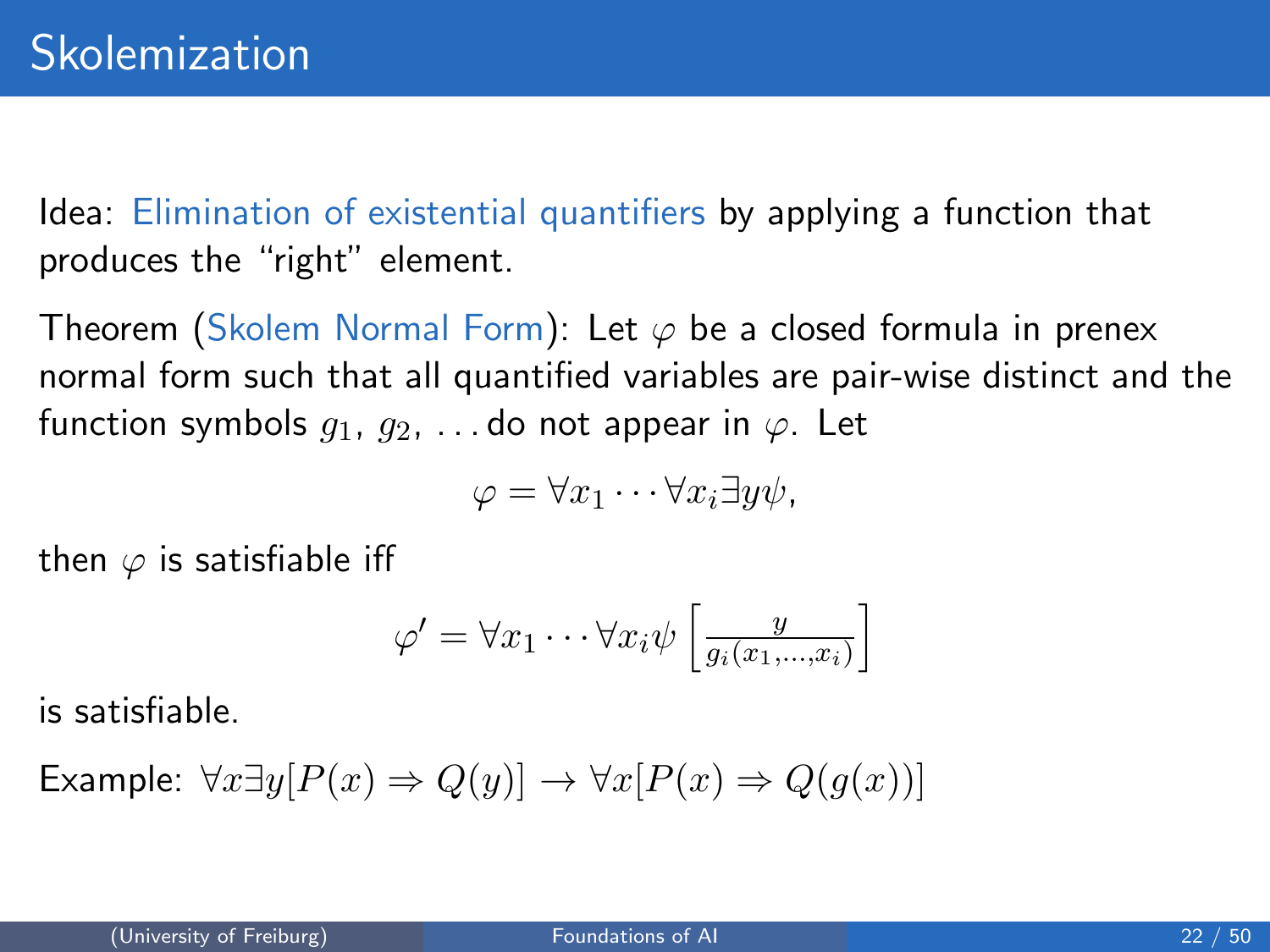Skolem Normal Form: Prenex normal form without existential quantifiers. Notation:  $\varphi^*$  is the SNF of  $\varphi$ .

Theorem: It is possible to calculate the Skolem normal form of every closed formula  $\varphi$ .

Example:  $\exists x((\forall x P(x)) \land \neg Q(x))$  $\exists y((\forall x P(x)) \wedge \neg Q(y))$  $\exists y(\forall x(P(x) \land \neg Q(x)))$  $\forall x(P(x) \land \neg Q(q_0))$ develops as follows:

Note: This transformation is not an equivalence transformation; it only preserves satisfiability!

Note: . . . and is not unique.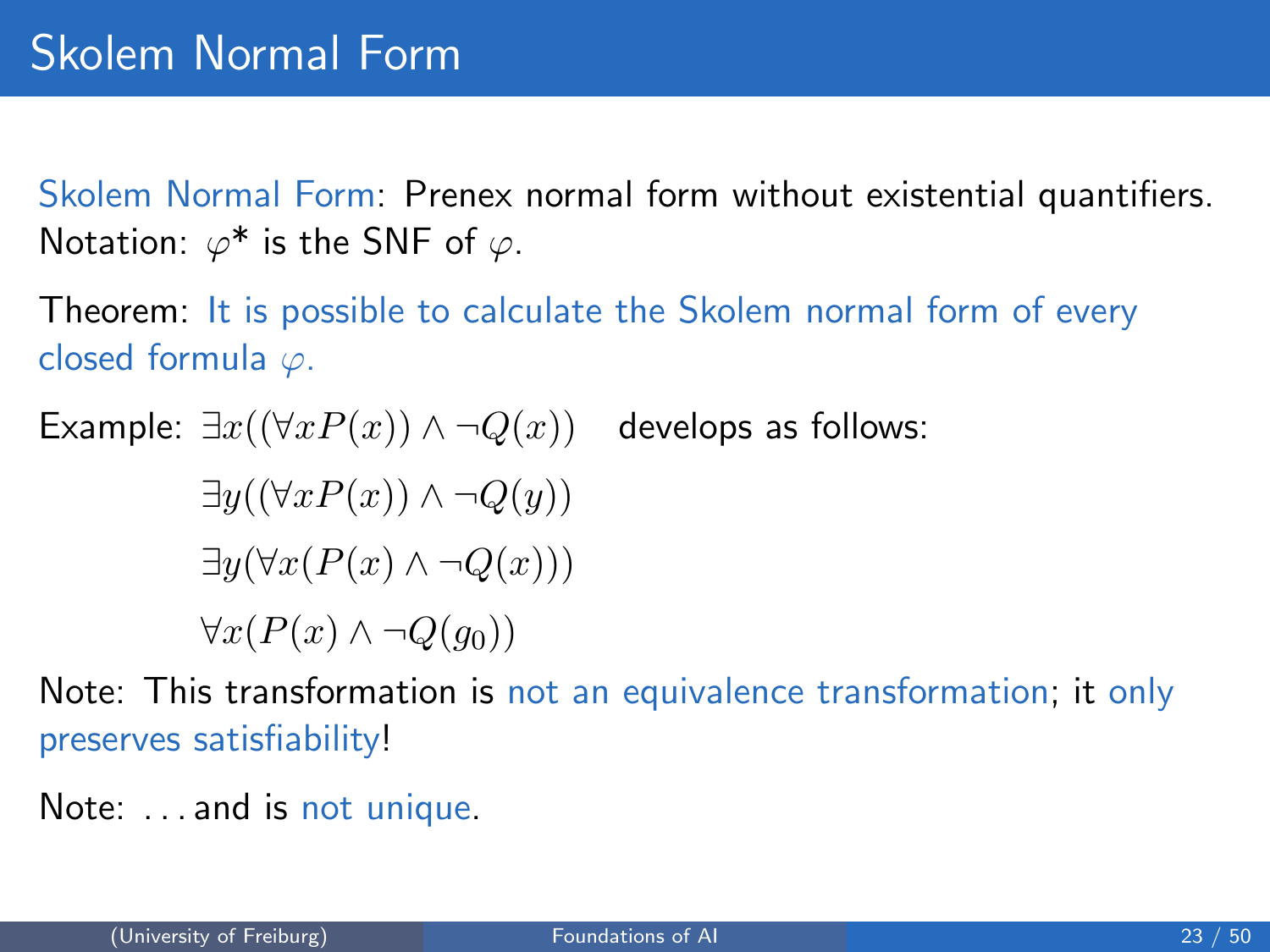We have: Skolem Normal Form quantifier prefix  $+$  (quantifier-free) matrix  $\forall x_1 \forall x_2 \forall x_3 \cdots \forall x_n \varphi$ 

- 1. Put Matrix  $\varphi$  into CNF using propositional logic equivalences.
- 2. Eliminate universal quantifiers.
- 3. Eliminate conjunction symbol.
- 4. Rename variables so that no variable appears in more than one clause.

Theorem: It is possible to calculate the clausal form of every closed formula  $\varphi$ .

Note: Same remarks as for SNF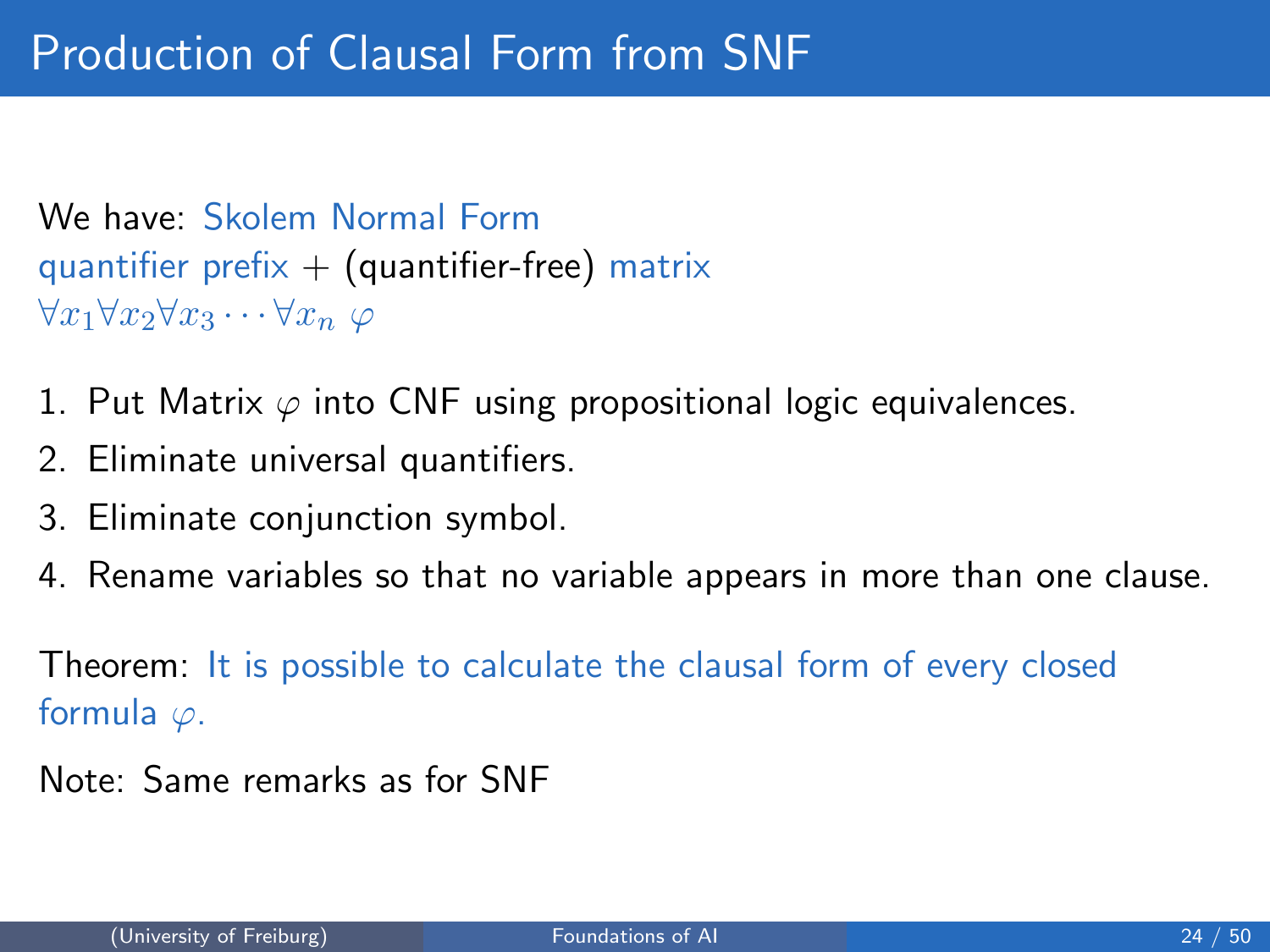Everyone who loves all animals is loved by someone:

$$
\forall x ([\forall y (Animal(y) \Rightarrow Loves(x, y))] \Rightarrow [\exists y Loves(y, x)] )
$$

1. Eliminate biconditionals and implications  $\forall x (\neg [\forall y (\neg Animal(y) \lor Loves(x, y))] \lor [\exists y Loves(y, x)])$ 2. Move  $\neg$  inwards:  $\neg \forall x p \equiv \exists x \neg p$ ,  $\neg \exists x p \equiv \forall x \neg p$  $\forall x([\exists y (\neg(\neg Animal(y) \vee Loves(x,y)))] \vee [\exists y Loves(y,x)])$  $\forall x([\exists y(\neg\neg Animal(y) \land \neg Loves(x,y))] \lor [\exists y Loves(y,x)])$  $\forall x([\exists y(Animal(y) \land \neg Loves(x, y))] \lor [\exists y Loves(y, x)])$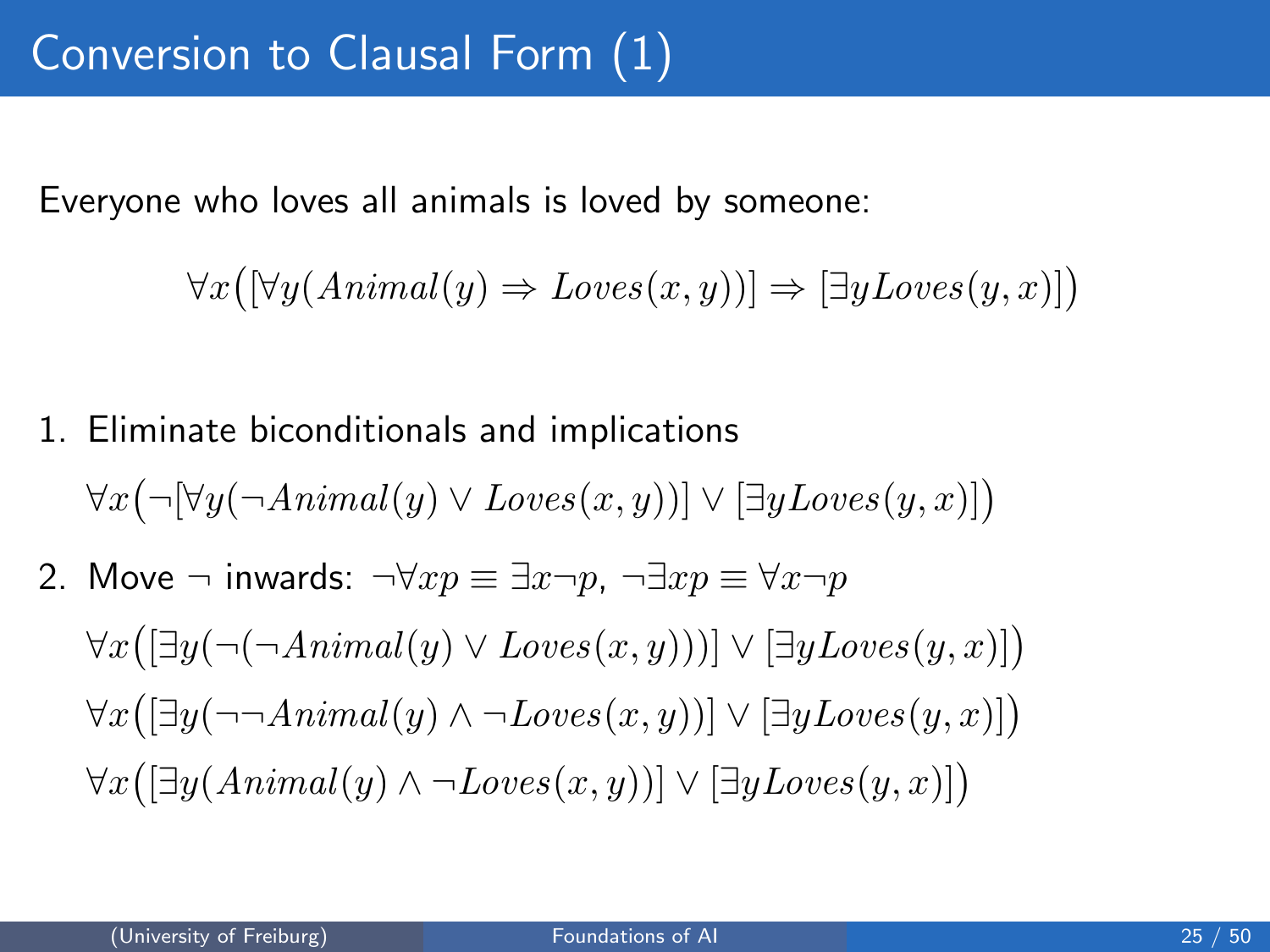- 3. Standardize variables: each quantifier should use a different one  $\forall x([\exists y(Animal(y) \land \neg Loves(x,y))] \lor [\exists z Loves(z,x)])$
- 4. Prenex norm form: all quantifiers in front of the matrix:  $\forall x \exists y \exists z \big( [(Animal(y) \land \neg Loves(x, y))] \lor [Loves(z, x)] \big)$
- 5. Skolemize: Each existential variable is replaced by a Skolem function of the enclosing universally quantified variables:

 $\forall x([Animal(f(x)) \land \neg Loves(x, f(x))] \lor [Loves(g(x), x)])$ 

6. Distribute ∧ over ∨:

 $\forall x([Animal(f(x)) \vee Loves(g(x), x)] \wedge [\neg Loves(x, f(x)) \vee Loves(g(x), x)])$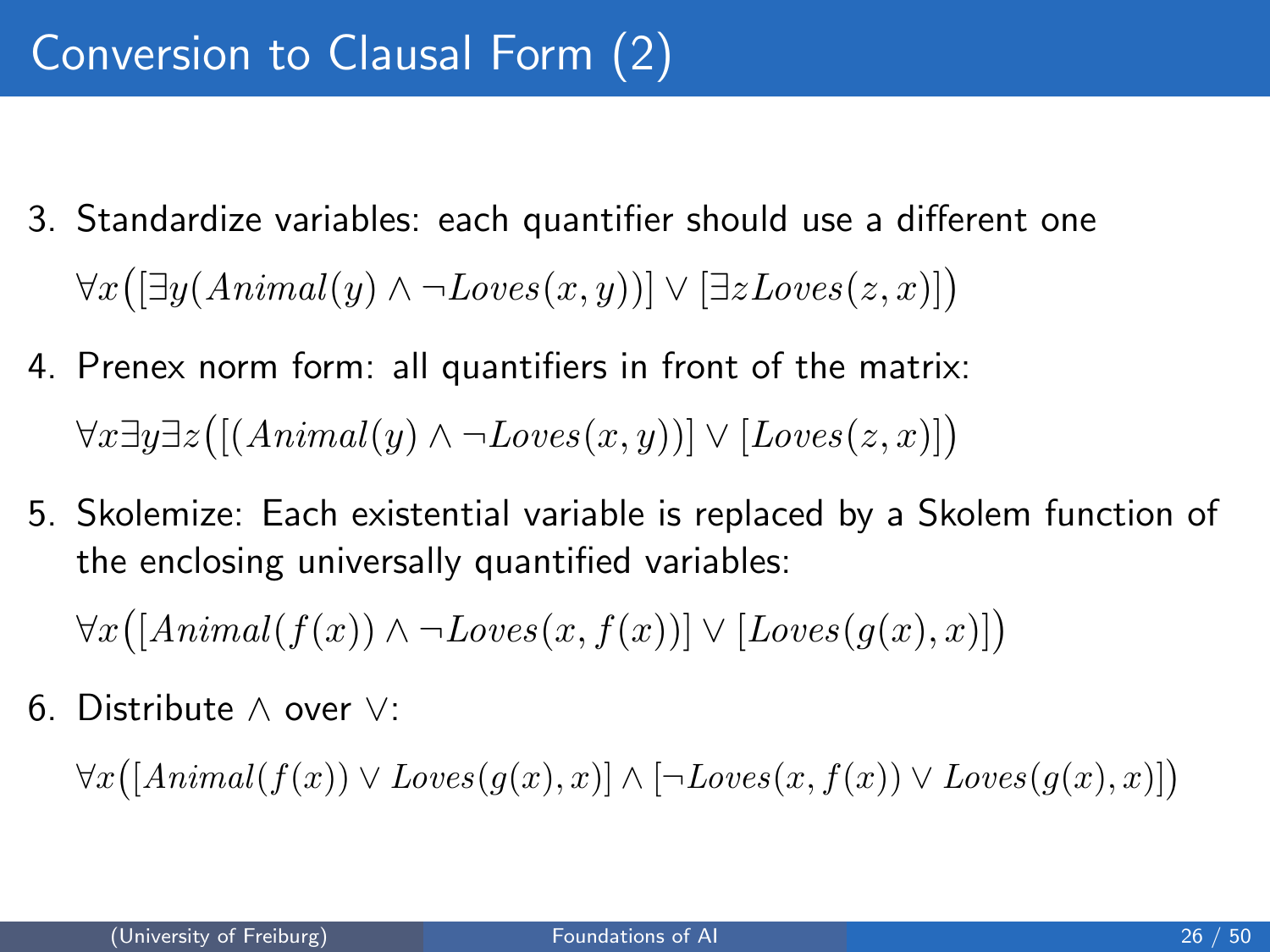- 7. Eliminate universal quantification (implicitely assumed):  $([Animal(f(x)) \vee Loves(g(x), x)] \wedge [\neg Loves(x, f(x)) \vee Loves(g(x), x)])$
- 8. Elimiate conjunction (and transform to set of disjunctions:  $\{[Animal(f(x)) \vee Loves(g(x), x)], [\neg Loves(x, f(x)) \vee Loves(g(x), x)]\}$
- 9. Normalize variables:

 $\{[Animal(f(x)) \vee Loves(g(x), x)], [\neg Loves(y, f(y)) \vee Loves(g(y), y)]\}$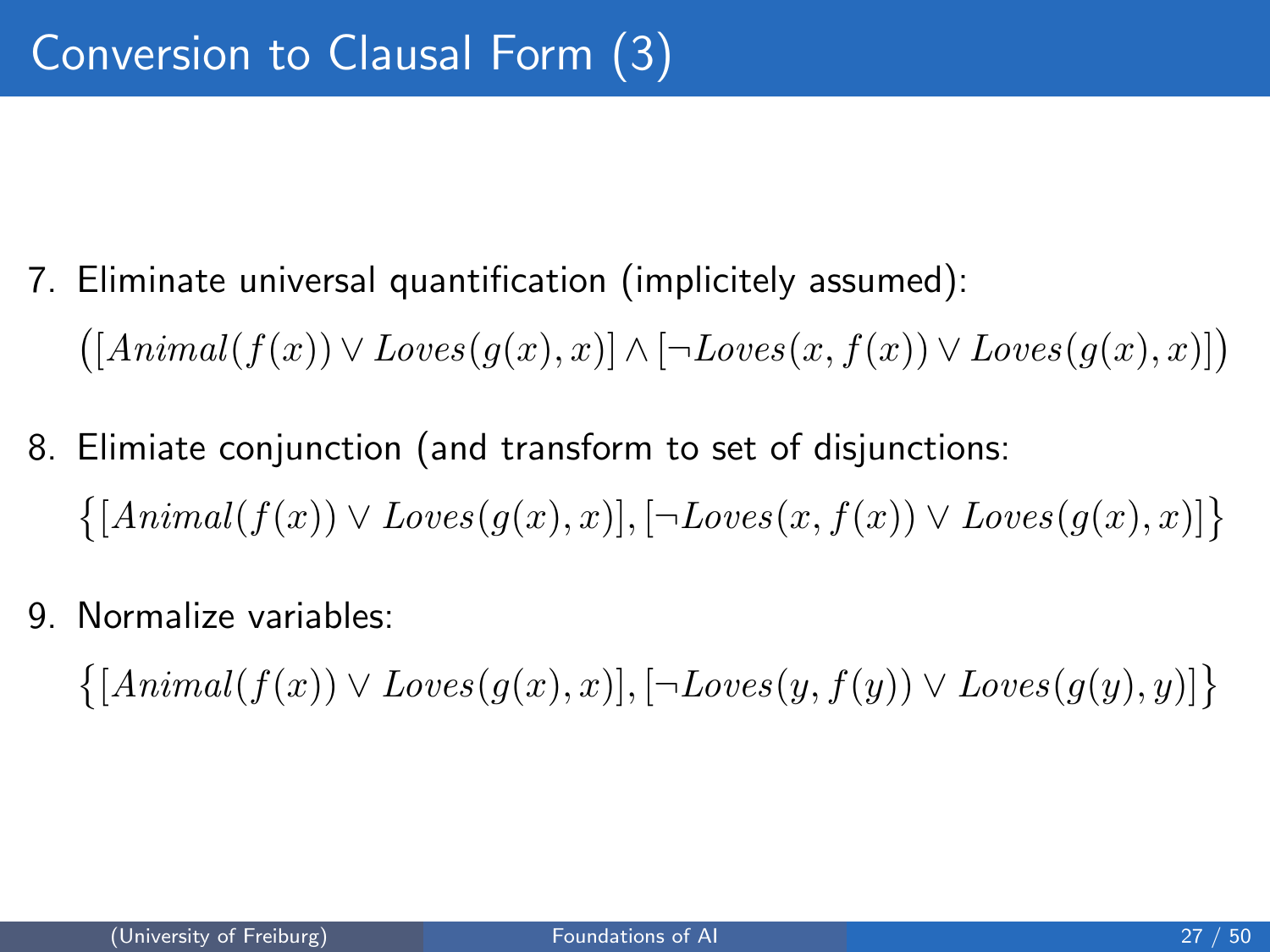Assumption: KB is a set of clauses.

Due to commutativity, associativity, and idempotence of  $\vee$ , clauses can also be understood as sets of literals. The empty set of literals is denoted by  $\Box$  (and denotes falsity).

Set of clauses: ∆

Set of literals: C, D

Literal: l

<span id="page-27-0"></span>Negation of a literal:  $l$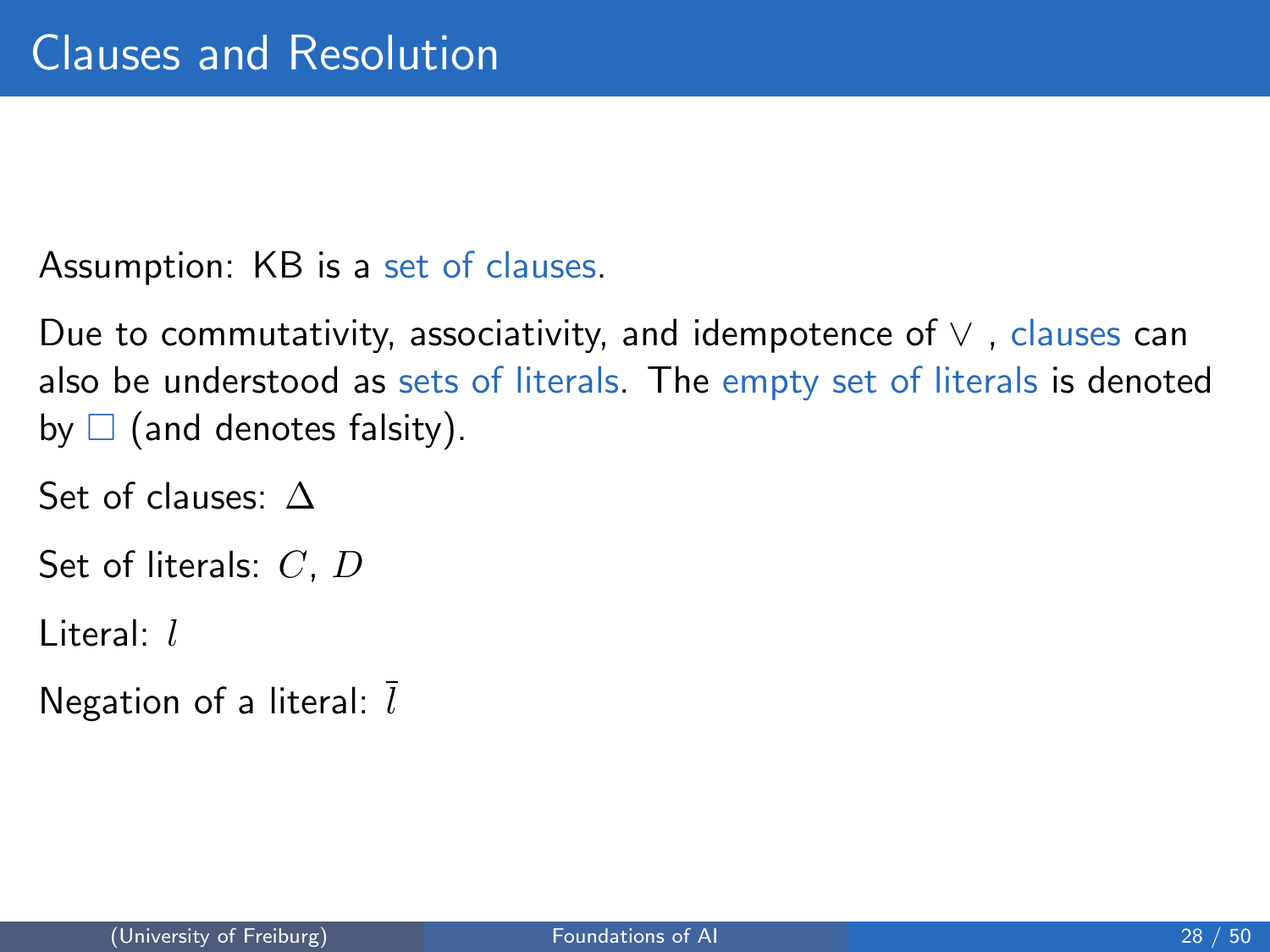$$
\frac{C_1\dot{\cup}\{l\}, C_2\dot{\cup}\{\bar{l}\}}{C_1\cup C_2}
$$

 $C_1 \cup C_2$  are called resolvents of the parent clauses  $C_1 \dot{\cup} \{l\}$  and  $C_2 \dot{\cup} \{l\}$ . l and  $\overline{l}$  are the resolution literals.

Example:  $\{a, b, \neg c\}$  resolves with  $\{a, d, c\}$  to  $\{a, b, d\}$ .

Notation:  $R(\Delta) = \Delta \cup \{C \mid C$  is a resolvent of two clauses from  $\Delta\}$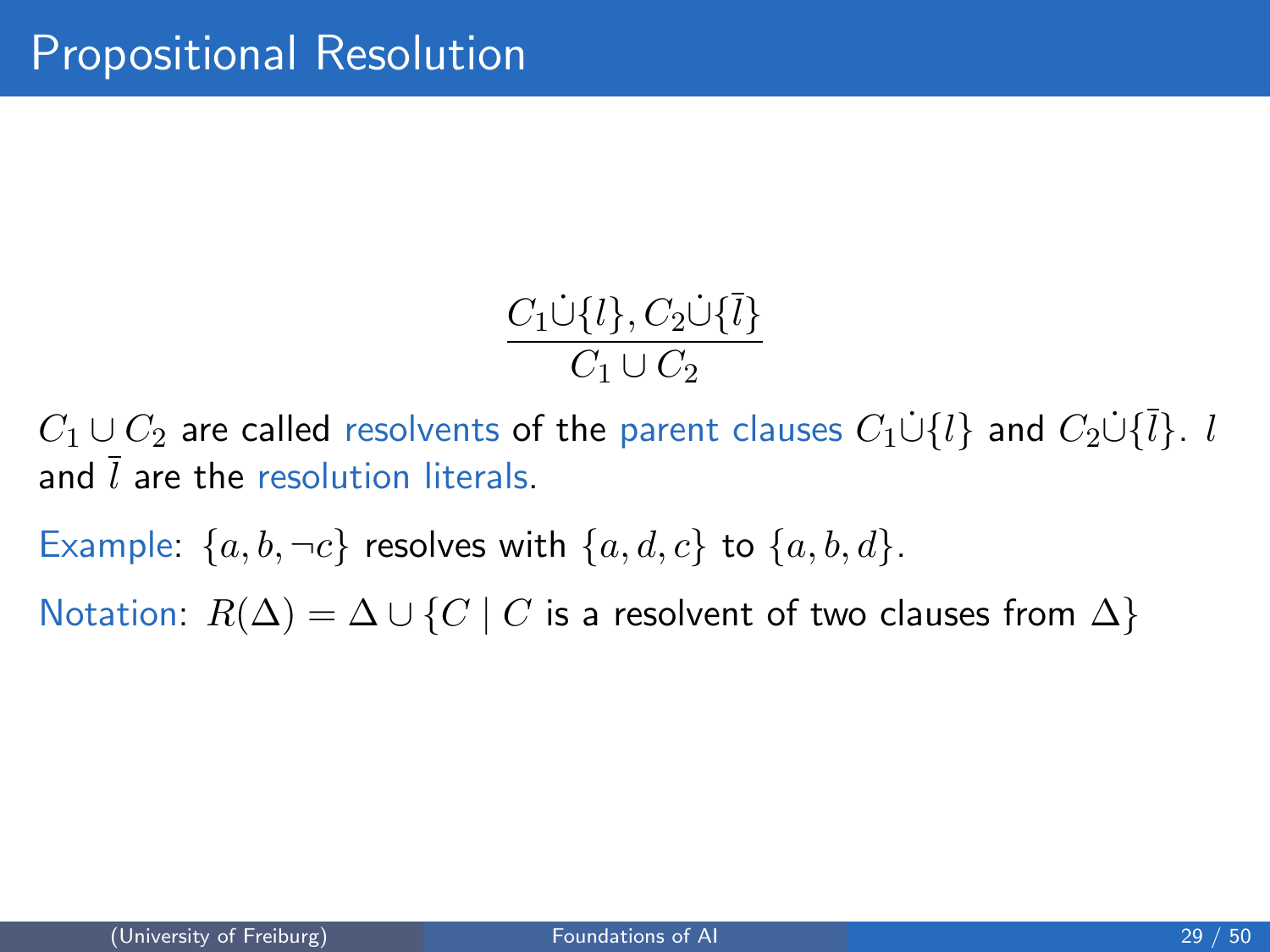### Examples

$$
\{\{Nat(s(0)), \neg Nat(0)\}, \{Nat(0)\}\} \vdash \{Nat(s(0))\}
$$

$$
\{\{Nat(s(0)), \neg Nat(x)\}, \{Nat(0)\}\} \vdash \{Nat(s(0))\}
$$

$$
\{\{Nat(s(x)), \neg Nat(x)\}, \{Nat(0)\}\} \vdash \{Nat(s(0))\}
$$

We need unification, a way to make literals identical.

Based on the notion of substitution, e.g.,  $\{\frac{x}{0}\}$  $\frac{x}{0}$ .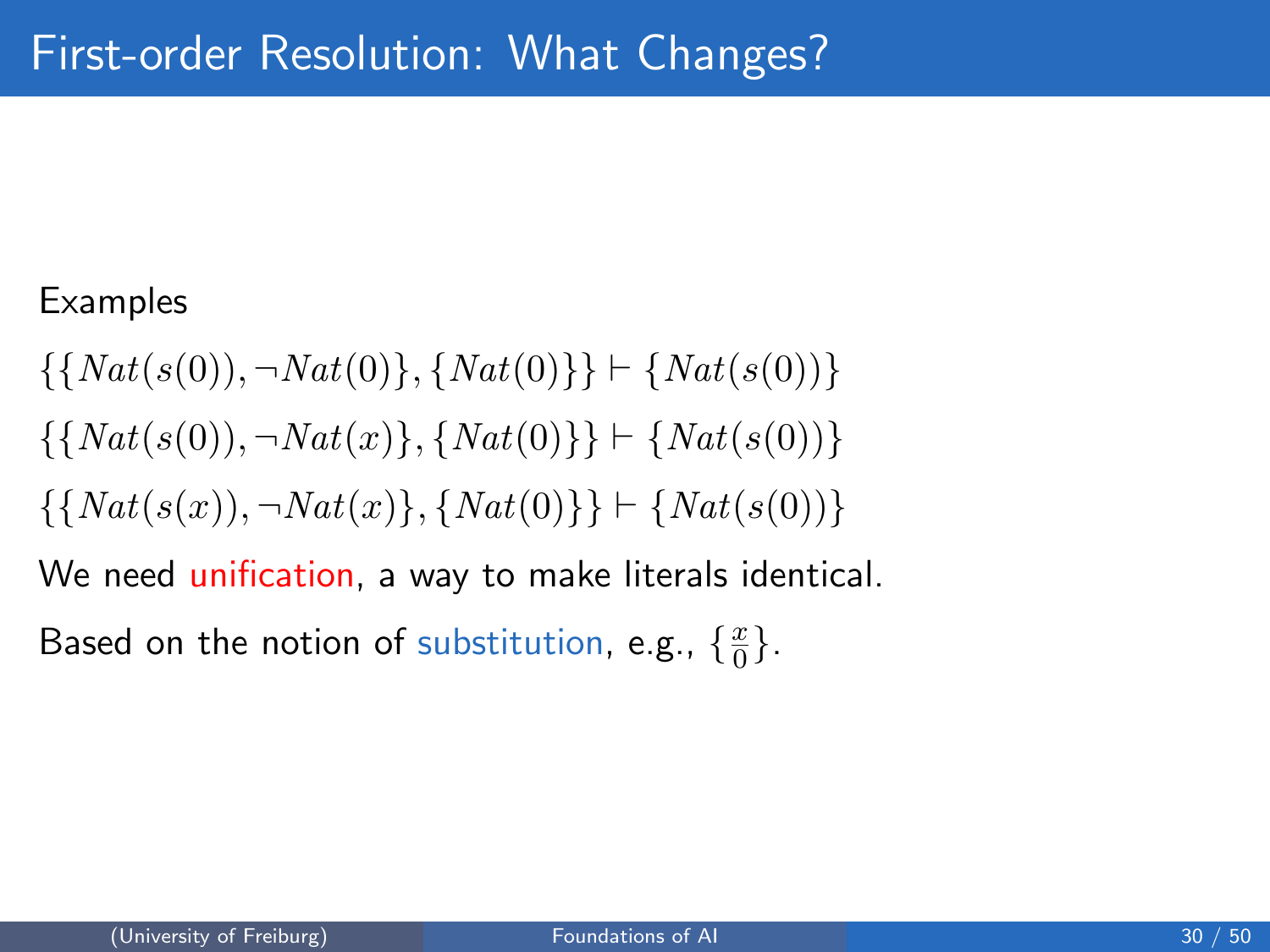A substitution  $s = \{\frac{v_1}{t_1}\}$  $\frac{v_1}{t_1},\ldots,\frac{v_n}{t_n}$  $\left\{\frac{v_n}{t_n}\right\}$  substitutes variables  $v_i$  by terms  $t_i$   $\left(t_i\right)$ must not contain  $v_i$ ).

Applying a substitution s to an expression  $\varphi$  yields the expression  $\varphi s$ which is  $\varphi$  with all occurrences of  $v_i$  replaced by  $t_i$  for all i.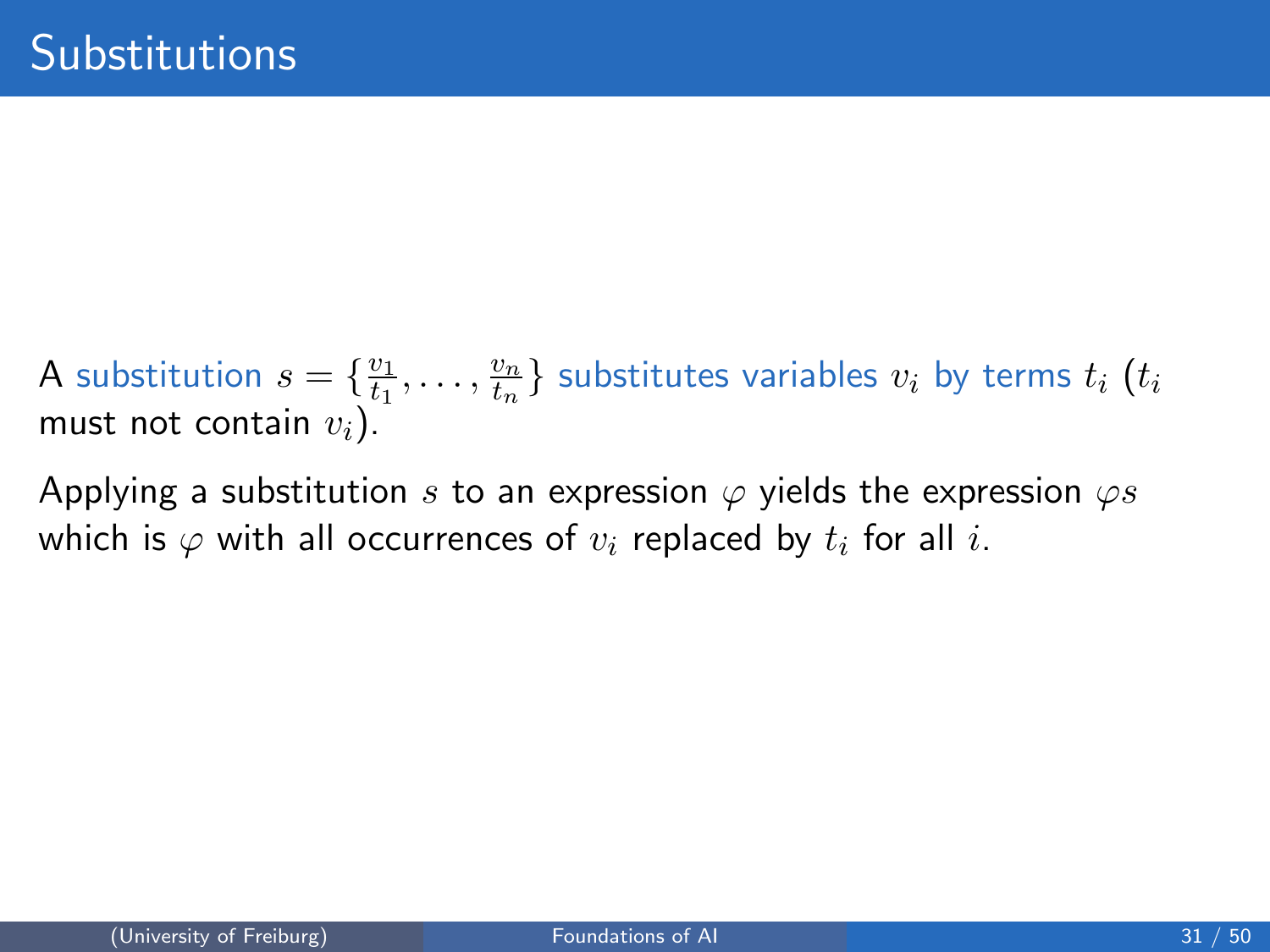$P(x, f(y), b)$ 

$$
P(z, f(w), b) \quad s = \{\frac{x}{z}, \frac{y}{w}\}
$$

$$
P(x, f(a), b) \quad s = \{\frac{y}{a}\}
$$

$$
P(g(z), f(a), b) \quad s = \left\{\frac{x}{g(z)}, \frac{y}{a}\right\}
$$

$$
P(c, f(a), a)
$$

Reminder:  $x, y, z, \ldots$  are variables,  $a, b, c, \ldots$  are constants,  $f, g, \ldots$  are functions.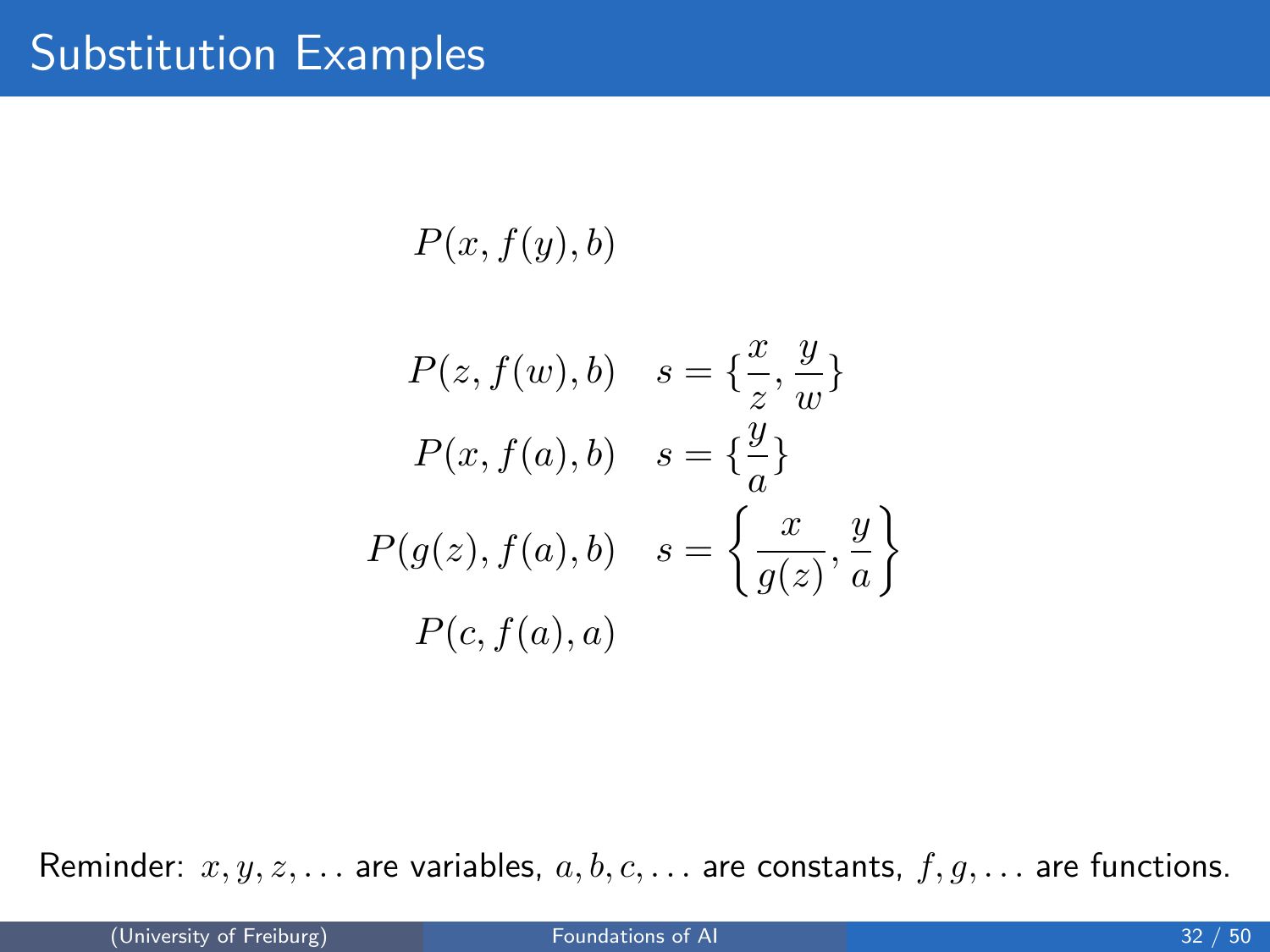Composing substitutions  $s_1$  and  $s_2$  gives  $s_1s_2$  which is that substitution obtained by first applying  $s_2$  to the terms in  $s_1$  and adding remaining term/variable pairs (not occurring in  $s_1$ ) to  $s_1$ .

Example: 
$$
\left\{ \frac{z}{g(x,y)} \right\} \left\{ \frac{x}{a}, \frac{y}{b}, \frac{w}{c}, \frac{z}{d} \right\} = \left\{ \frac{z}{g(a,b)}, \frac{x}{a}, \frac{y}{b}, \frac{w}{c} \right\}
$$
  
Application example:  $P(x, y, z) \rightarrow P(a, b, g(a, b))$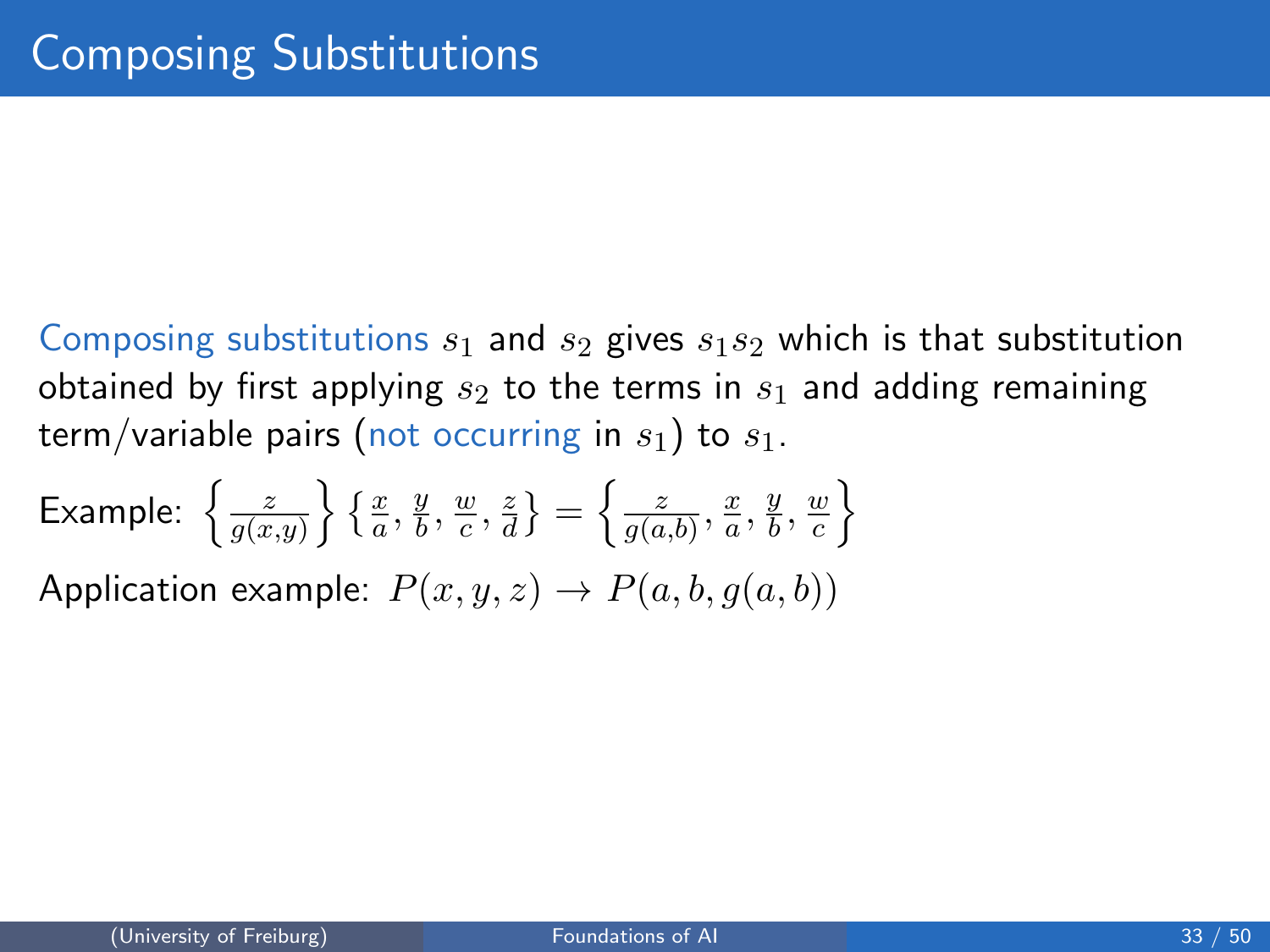For a formula  $\varphi$  and substitutions  $s_1, s_2$ 

$$
(\varphi s_1)s_2 = \varphi(s_1s_2)
$$
  
\n
$$
(s_1s_2)s_3 = s_1(s_2s_3)
$$
  
\n
$$
s_1s_2 \neq s_2s_1
$$

associativity no commutativity!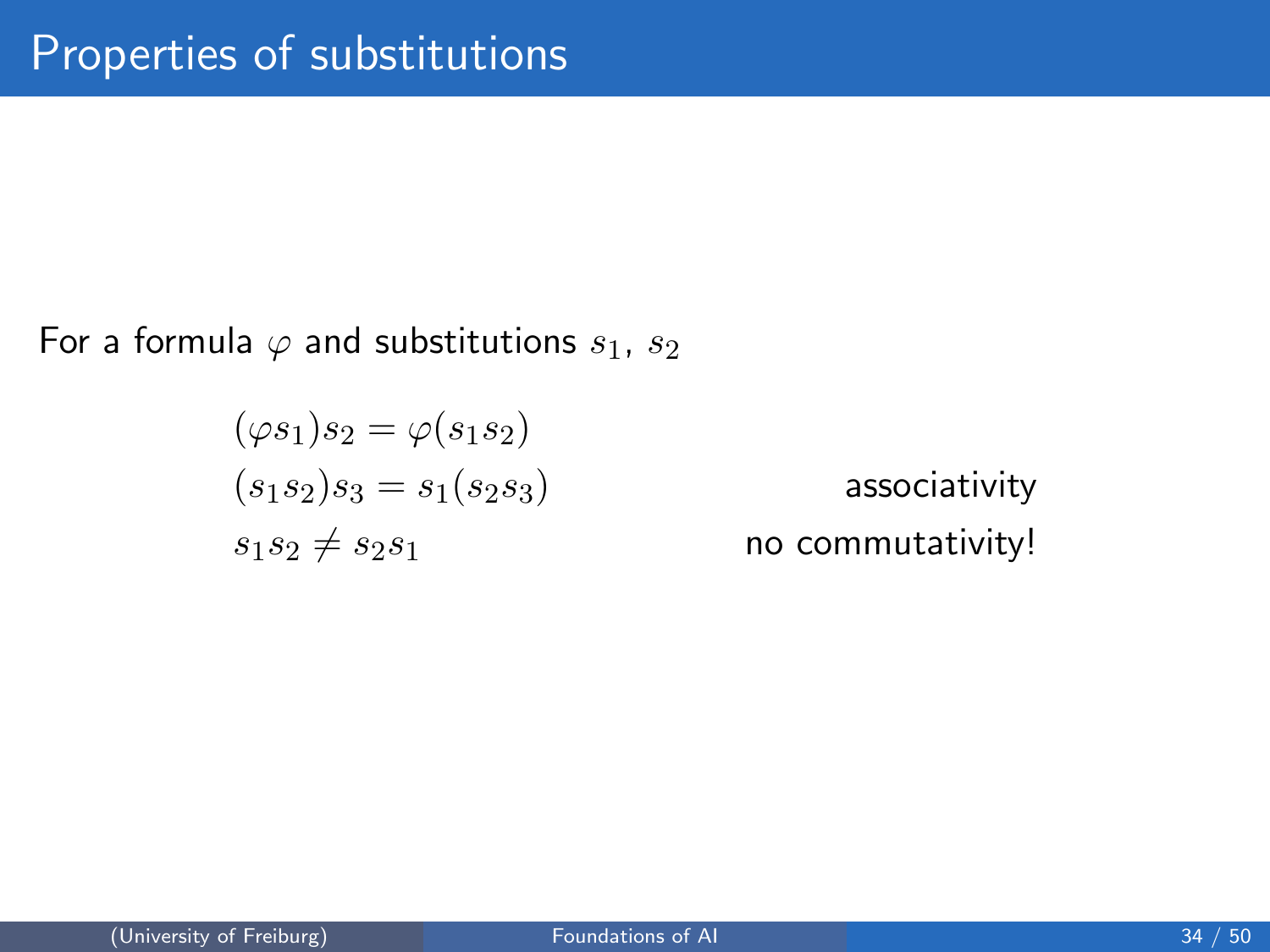Unifying a set of expressions  $\{w_i\}$ 

Find substitution s such that  $w_i s = w_i s$  for all  $i, j$ 

Example  $\{P(x, f(y), b), P(x, f(b), b)\}\$  $s = \left\{\frac{y}{b}\right\}$  $\frac{y}{b}, \frac{z}{a}$  $\left\{\frac{z}{a}\right\}$  not the simplest unifier  $s = \{\frac{y}{b}\}$  $\frac{y}{b}\}$  most general unifier  $(\mathsf{mgu})$ 

The most general unifier, the mgu, g of  $\{w_i\}$  has the property that if s is any unifier of  $\{w_i\}$  then there exists a substitution  $s'$  such that  $\{w_i\} s = \{w_i\} qs'$ 

Property: The common expression produced is unique up to alphabetic variants (variable renaming) for all mgus.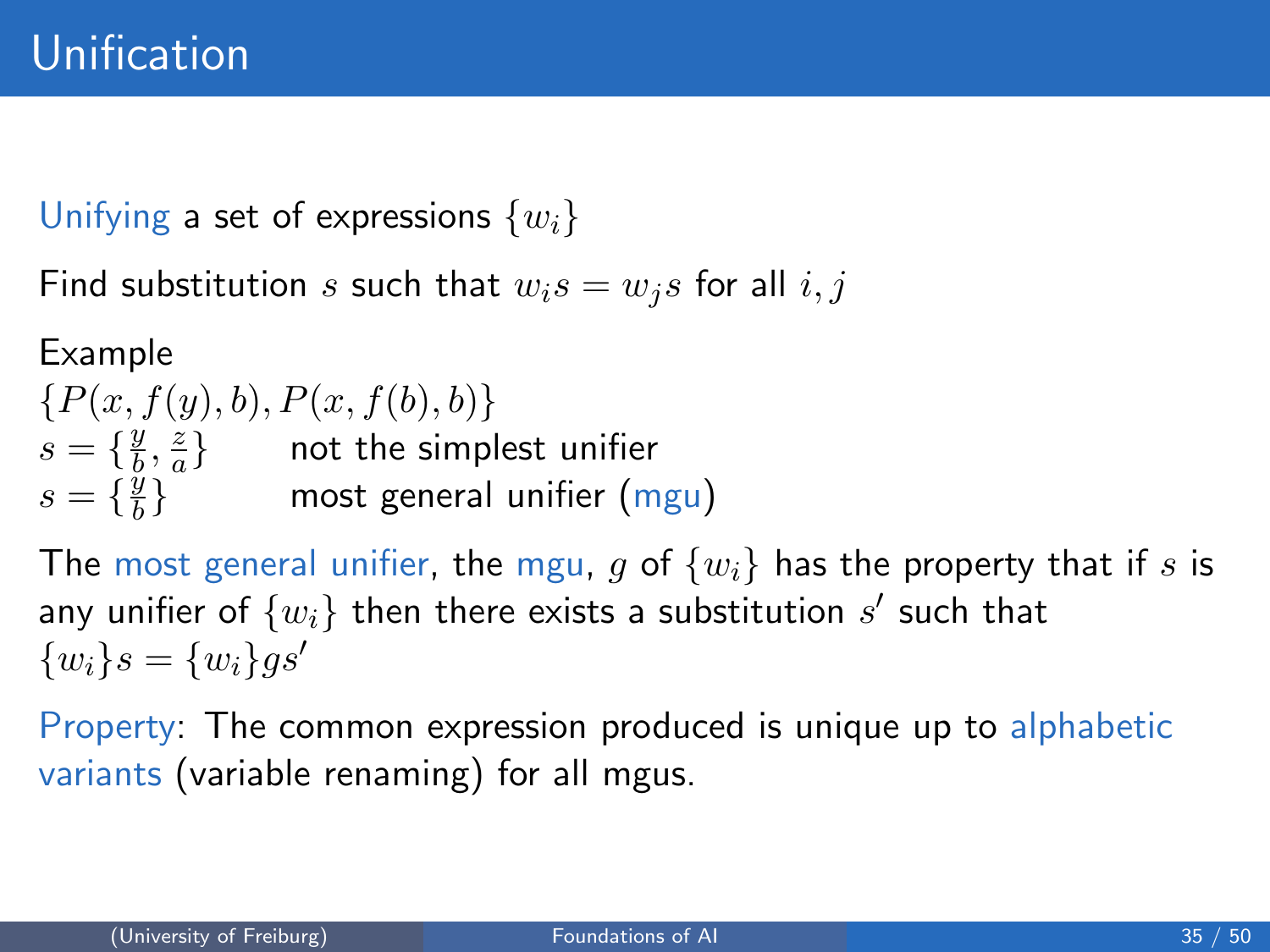The disagreement set of a set of expressions  $\{w_i\}$  is the set of sub-terms  $\{t_i\}$  of  $\{w_i\}$  at the first position in  $\{w_i\}$  for which the  $\{w_i\}$  disagree Examples

 ${P(x, a, f(y)), P(v, b, z)}$  gives  ${x, v}$  ${P(x, a, f(y)), P(x, b, z)}$  gives  ${a, b}$  ${P(x, y, f(y)), P(x, b, z)}$  gives  ${y, b}$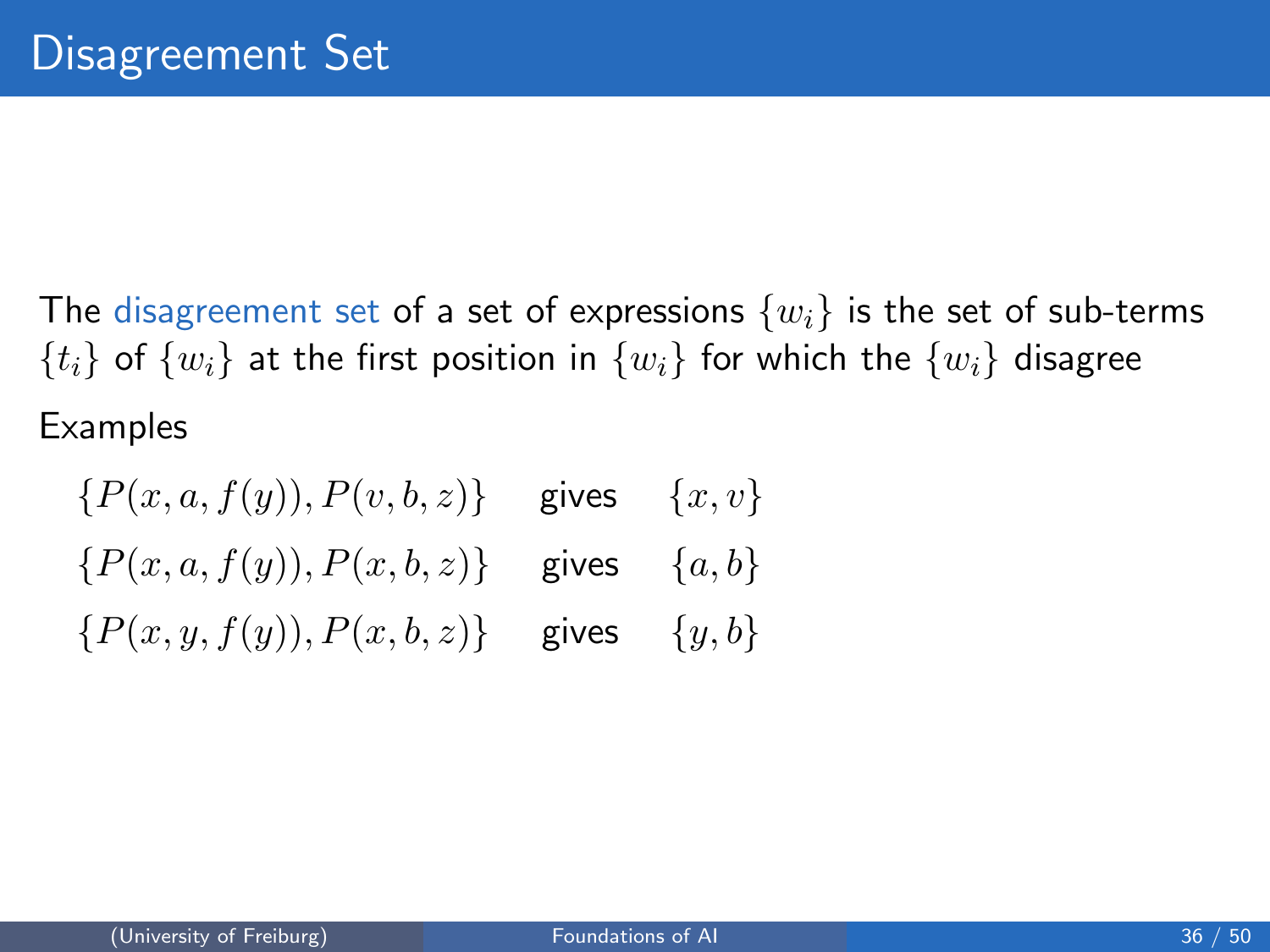$UNIFY(Terms):$ 

- $\bullet \, k \leftarrow 0$
- $2 T_k = Terms$
- 3  $s_k = \emptyset$
- 4 If  $T_k$  is a singleton, then return  $s_k$ .
- **Let**  $D_k$  be the disagreement set of  $T_k$ .
- **•** If there exists a var  $v_k$  and a term  $t_k$  in  $D_k$  such that  $v_k$  does not occur in  $t_k$ , continue. Otherwise, exit with failure.
- 7  $s_{k+1} \leftarrow s_k \left\{ \frac{v_k}{t_k} \right\}$  $\frac{v_k}{t_k}\}$
- 8  $T_{k+1} \leftarrow T_k \{\frac{v_k}{t_k}\}$  $\frac{v_k}{t_k}\}$
- $\bullet \ k \leftarrow k + 1$
- **10** Continue with step 4.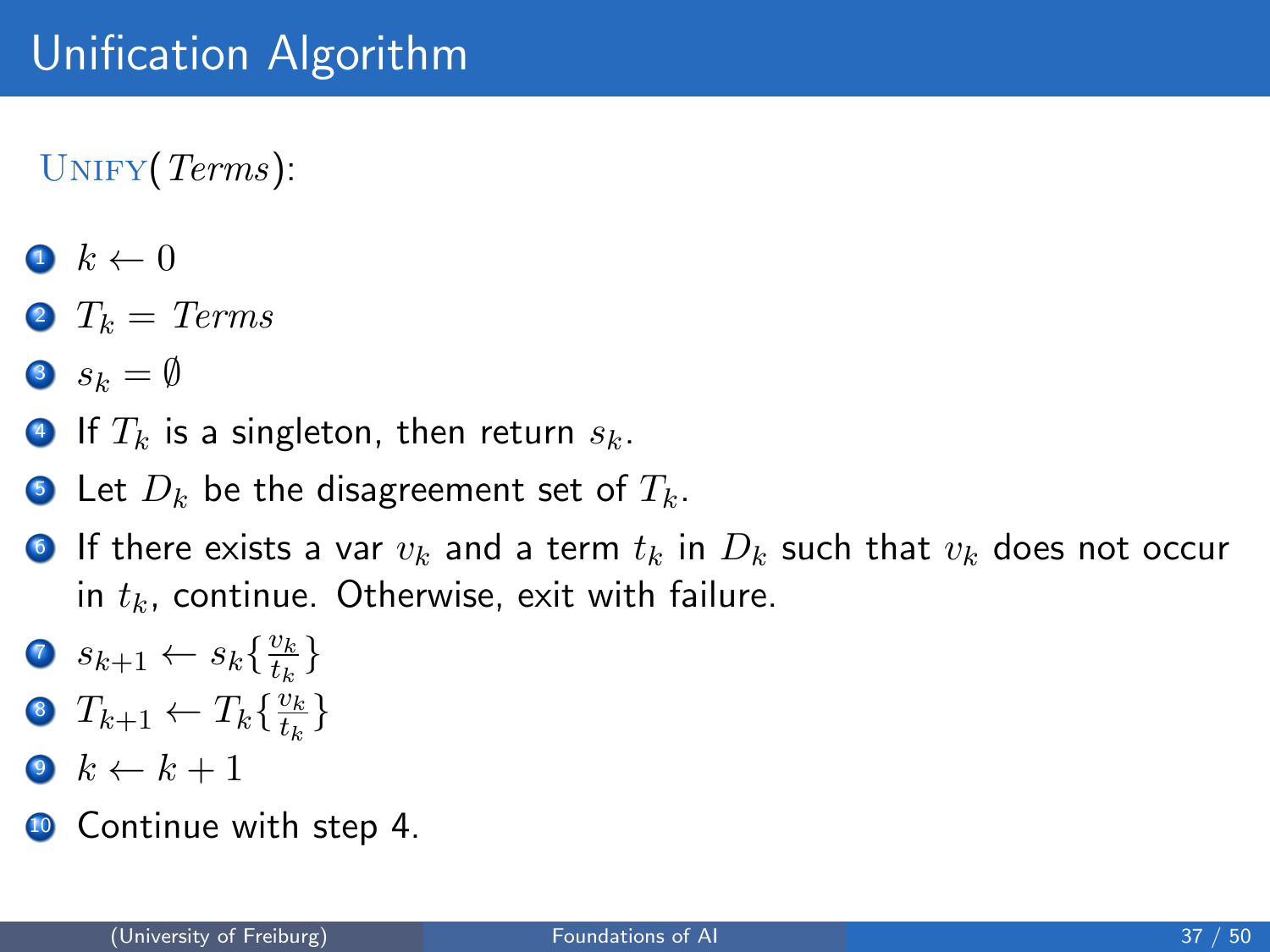# Example

## ${P(x, f(y), y), P(z, f(b), b)}$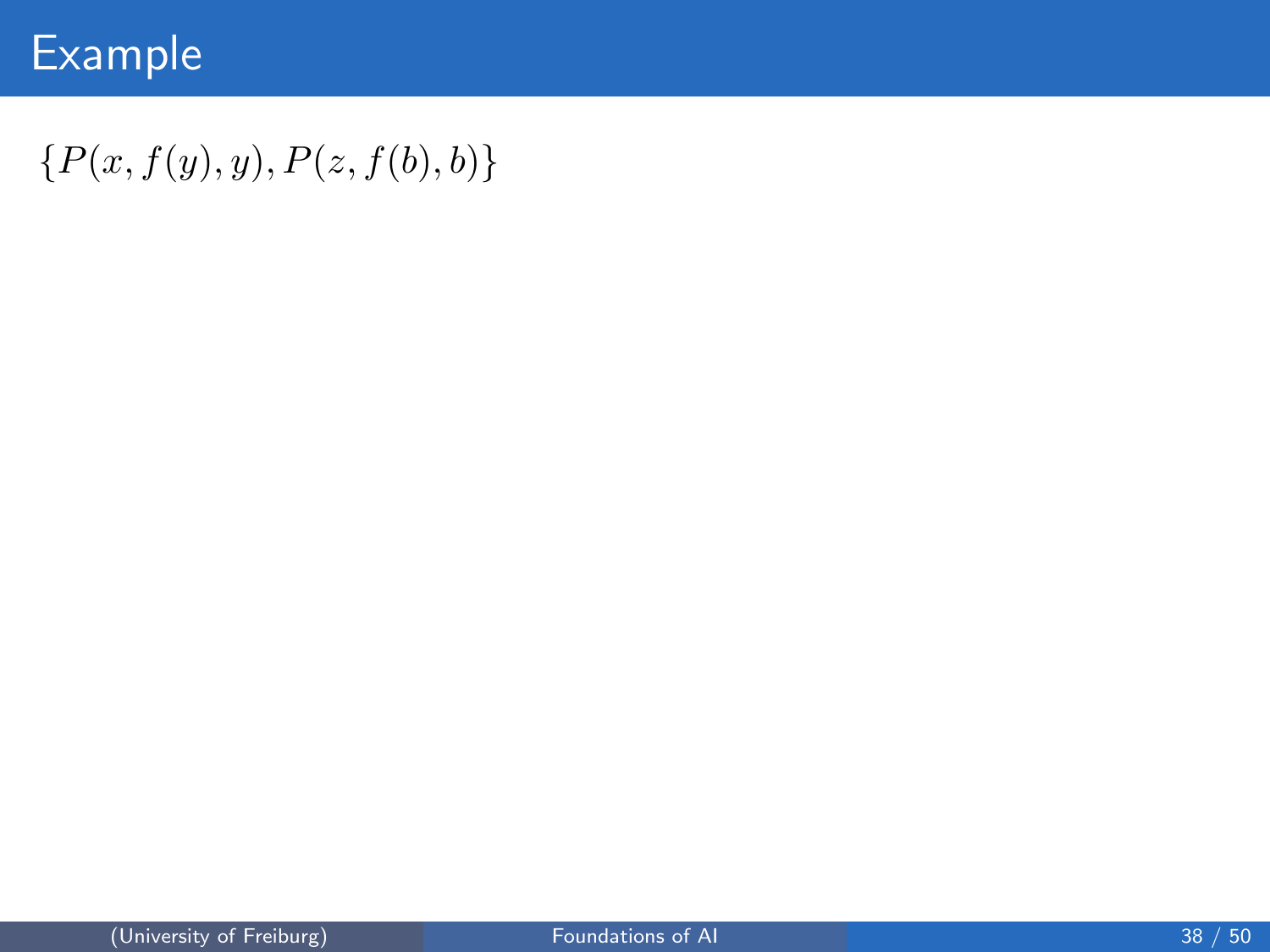$$
\frac{C_1\dot{\cup}{l_1}, C_2\dot{\cup}\{\overline{l_2}\}}{[C_1\cup C_2]s}
$$

where  $s = mgu(l_1, l_2)$ , the most general unifier  $[C_1 \cup C_2]$ s is the resolvent of the parent clauses  $C_1 \dot{\cup} \{l_1\}$  and  $C_2 \dot{\cup} \{\overline{l_2}\}\$ .

 $C_1 \dot{\cup} \{l_1\}$  and  $C_2 \dot{\cup} \{\overline{l_2}\}\$  do not share variables  $l_1$  and  $l_2$  are the resolution literals.

Examples: 
$$
\{\{Nat(s(0)), \neg Nat(0)\}, \{Nat(0)\}\}\n \vdash \{Nat(s(0)), \neg Nat(x)\}, \{Nat(0)\}\n \vdash \{Nat(s(0)), \neg Nat(x)\}, \{Nat(0)\}\n \vdash \{Nat(s(0))\}\n \{\{Nat(s(x)), \neg Nat(x)\}, \{Nat(0)\}\}\n \vdash \{Nat(s(0))\}
$$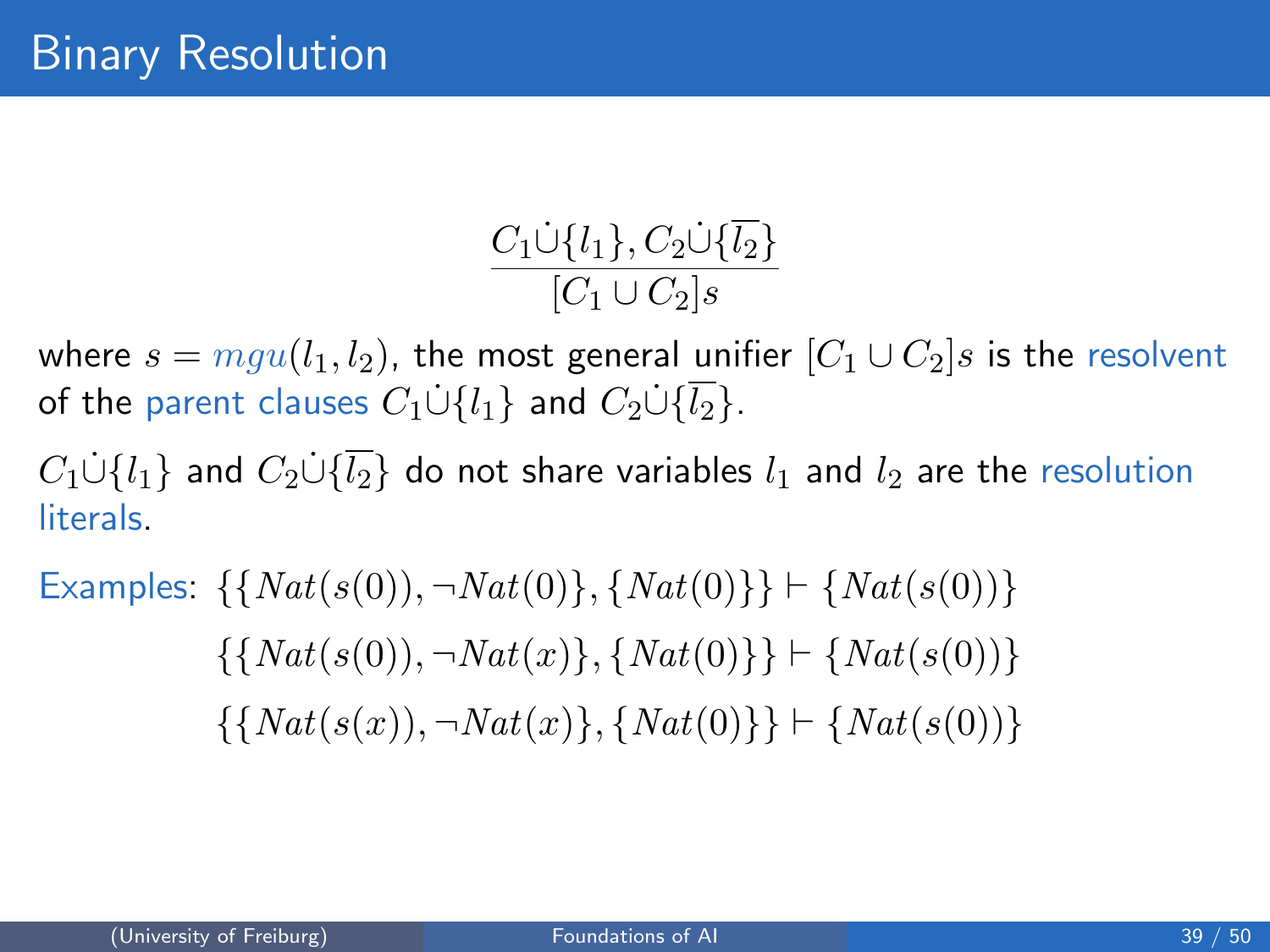Resolve  $\{P(x), Q(f(x))\}$  and  $\{R(q(x)), \neg Q(f(a))\}$ 

Standardizing the variables apart gives  $\{P(x), Q(f(x))\}$  and  ${R(q(y), \neg Q(f(a))}$ 

Substitution  $s = \{\frac{x}{a}\}$ a Resolvent  ${P(a), R(q(y))}$ 

Resolve  $\{P(x), Q(x, y)\}\$  and  $\{\neg P(a), \neg R(b, z)\}\$ 

Standardizing the variables apart

Substitution  $s = \{\frac{x}{a}\}$  $\frac{x}{a} \}$  and Resolvent  $\{Q(a,y), \neg R(b,z)\}$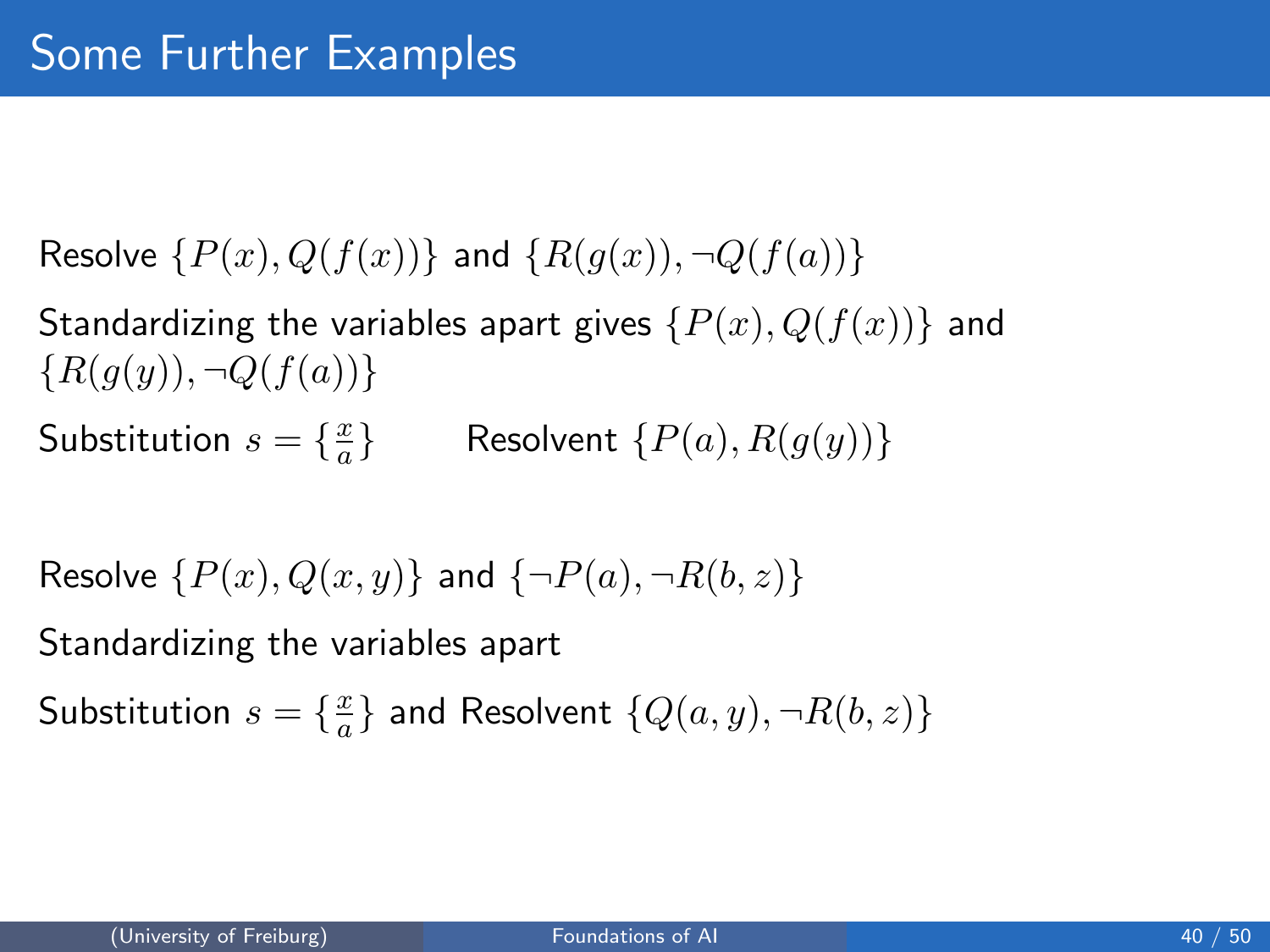$$
\frac{C_1 \dot{\cup} \{l_1\} \dot{\cup} \{l_2\}}{[C_1 \cup \{l_1\}]s}
$$

where  $s = mgu(l_1, l_2)$  is the most general unifier.

Needed because:

$$
\{\{P(u),P(v)\},\{\neg P(x),\neg P(y)\}\}\models\Box
$$

but  $\Box$  cannot be derived by binary resolution

#### Factoring yields:

 ${P(u)}$  and  ${\neg P(x)}$  whose resolvent is  $\square$ .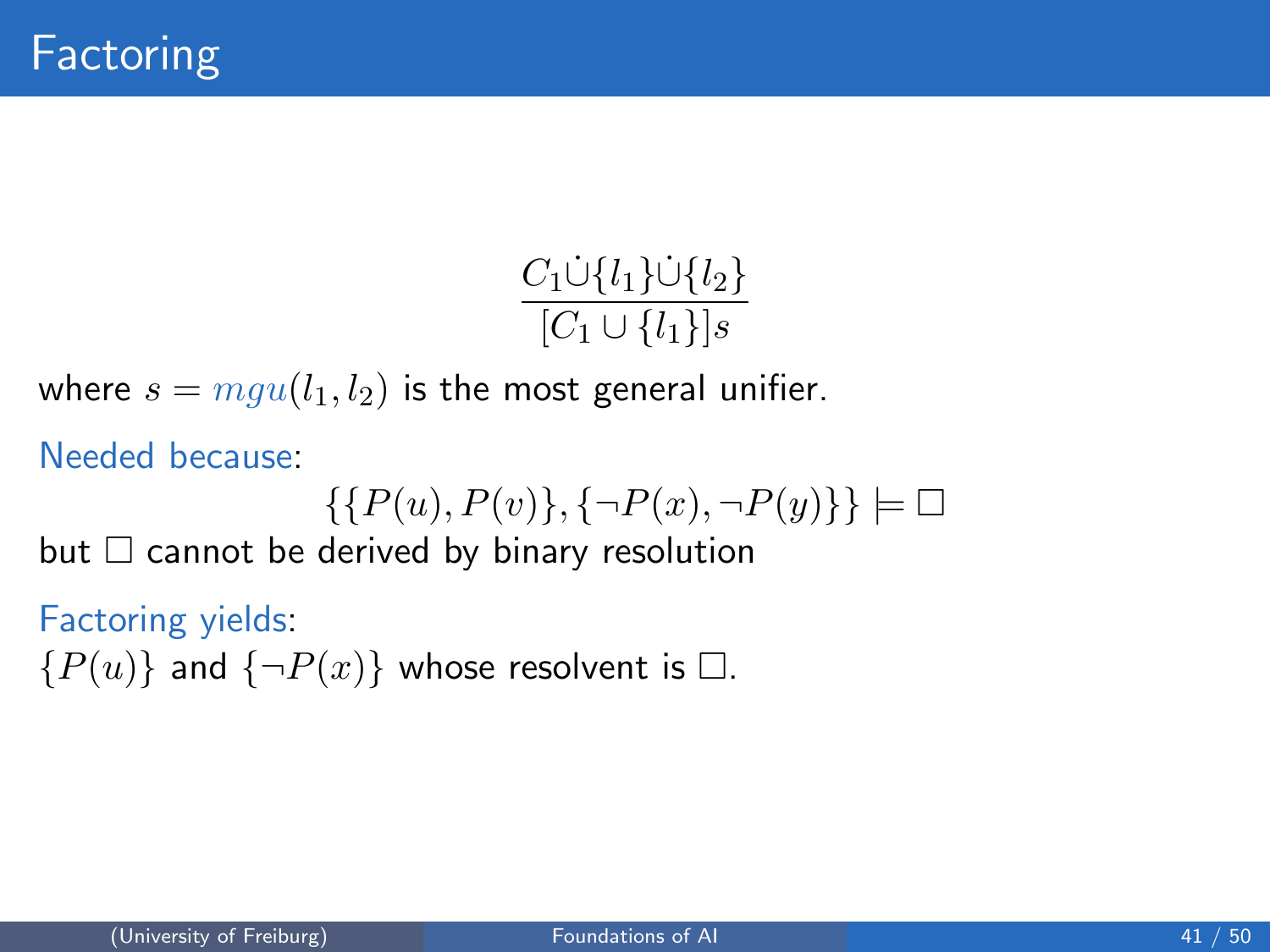Notation:  $R(\Delta) = \Delta \cup \{C \mid C$  is a resolvent or a factor of two clauses from  $\Delta$ }

We say D can be derived from  $\Delta$ , i.e.,

 $\Delta \vdash D$ ,

if there exist  $C_1, C_2, C_3, \ldots, C_n = D$  such that  $C_i \in R(\Delta \cup \{C_1, \ldots, C_{i-1}\})$  for  $1 \leq i \leq n$ .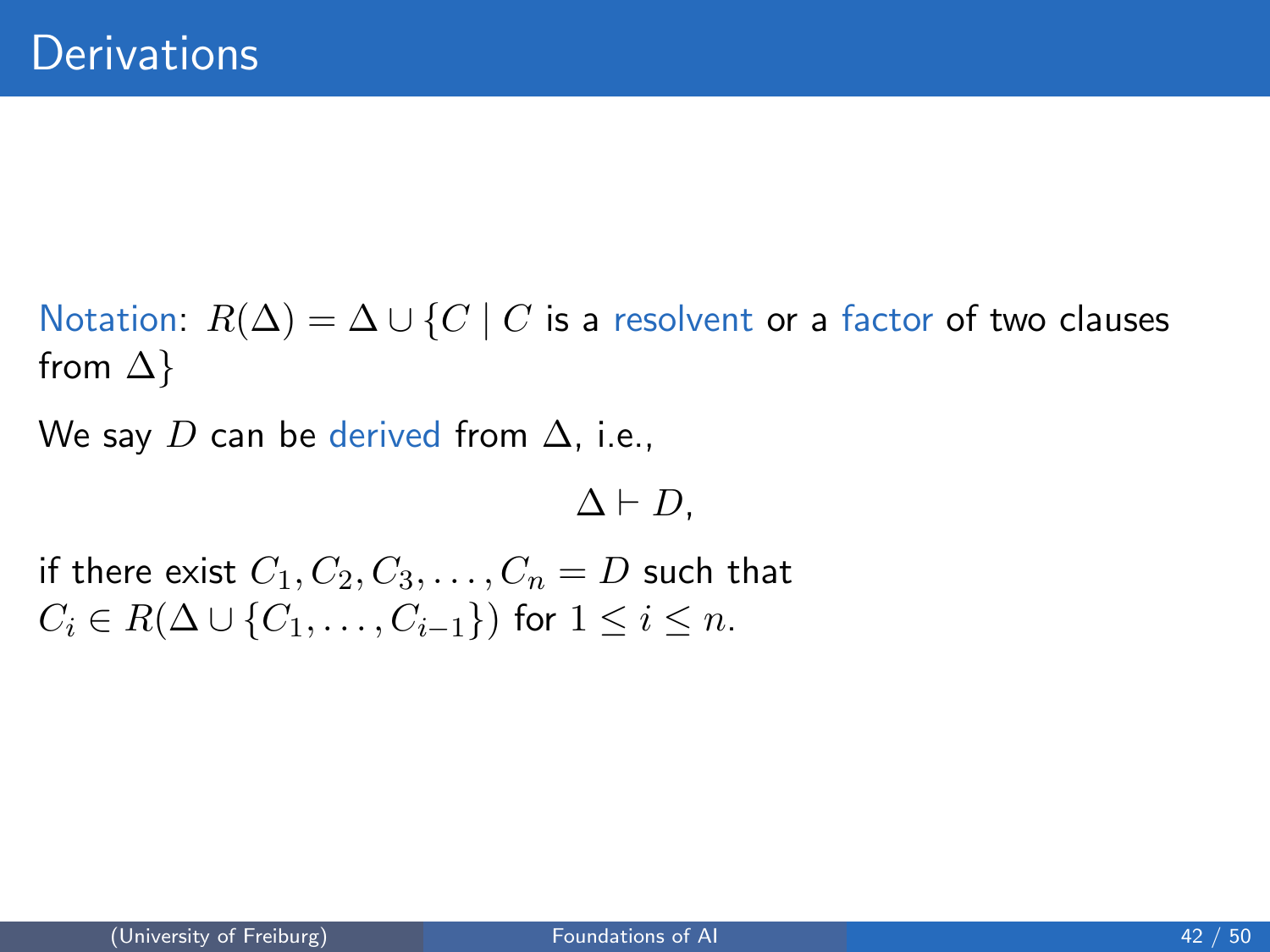- **Lemma:** (soundness) If  $\Delta \vdash D$ , then  $\Delta \models D$ .
- Lemma: resolution is refutation-complete:
- $\Delta$  is unsatisfiable implies  $\Delta \vdash \Box$ .
- **Theorem:**  $\Delta$  is unsatisfiable iff  $\Delta \vdash \Box$ .
- **Technique:** to prove that  $\Delta \models C$  negate C and prove that  $\Delta \cup \{\neg C\} \vdash \Box.$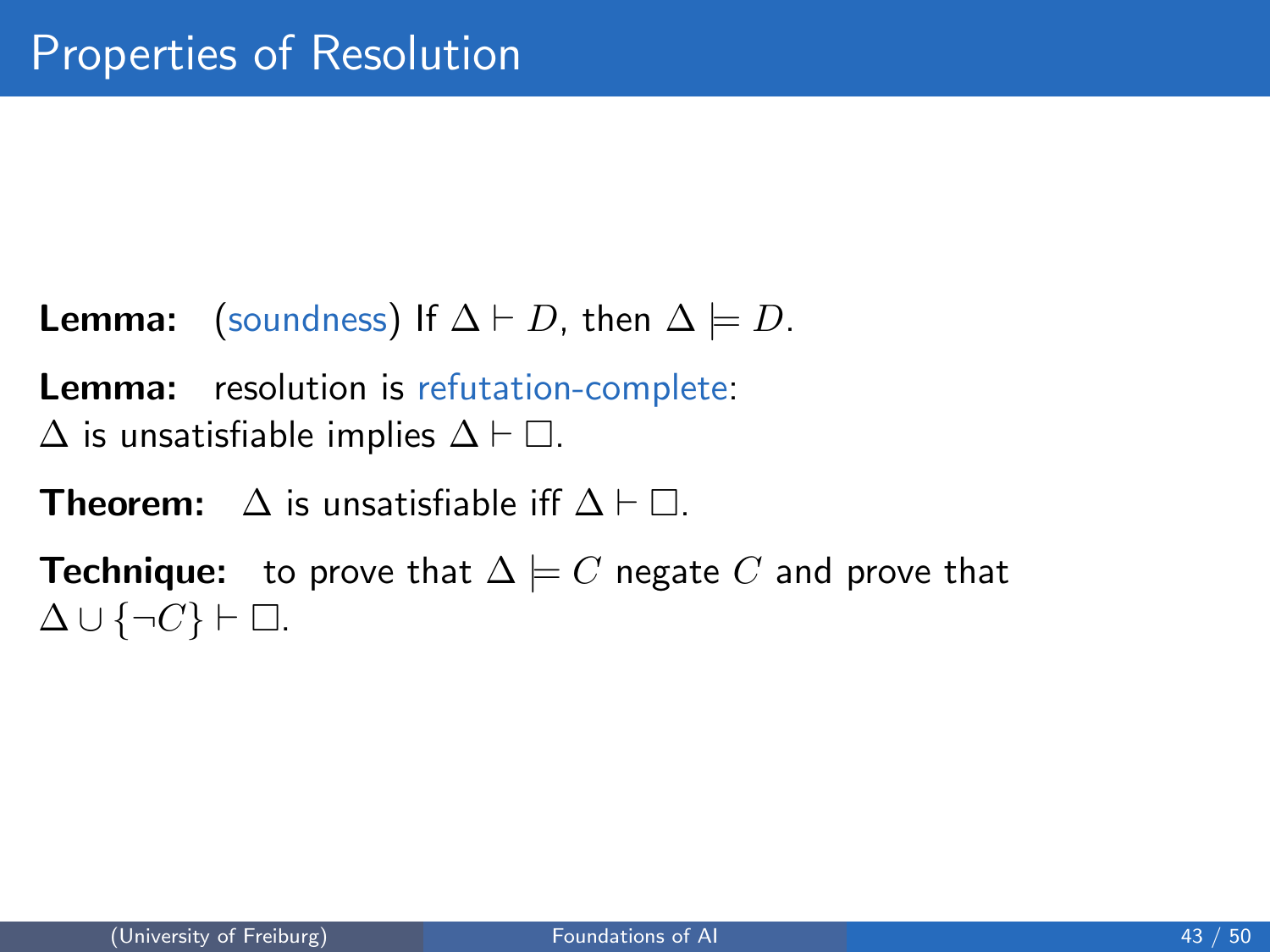## Recursive Enumeration and Decidability

Based on the result, we can construct a semi-decision procedure for validity, i.e., we can give a (rather inefficient) algorithm that enumerates all valid formulae step by step.

Theorem: The set of valid (and unsatisfiable) formulae in PL1 is recursively enumerable.

What about *satisfiable* formulae?

Theorem (undecidability of PL1): It is undecidable, whether a formula of PL1 is valid.

(Proof by reduction from PCP)

Corollary: The set of satisfiable formulae in PL1 is not recursively enumerable.

In other words: If a formula is valid (or follows logically from a set of formulae), we can effectively confirm this. Otherwise, we can end up in an infinite loop (producing resolvents without end).

(University of Freiburg) **[Foundations of AI](#page-0-0)** 44 / 50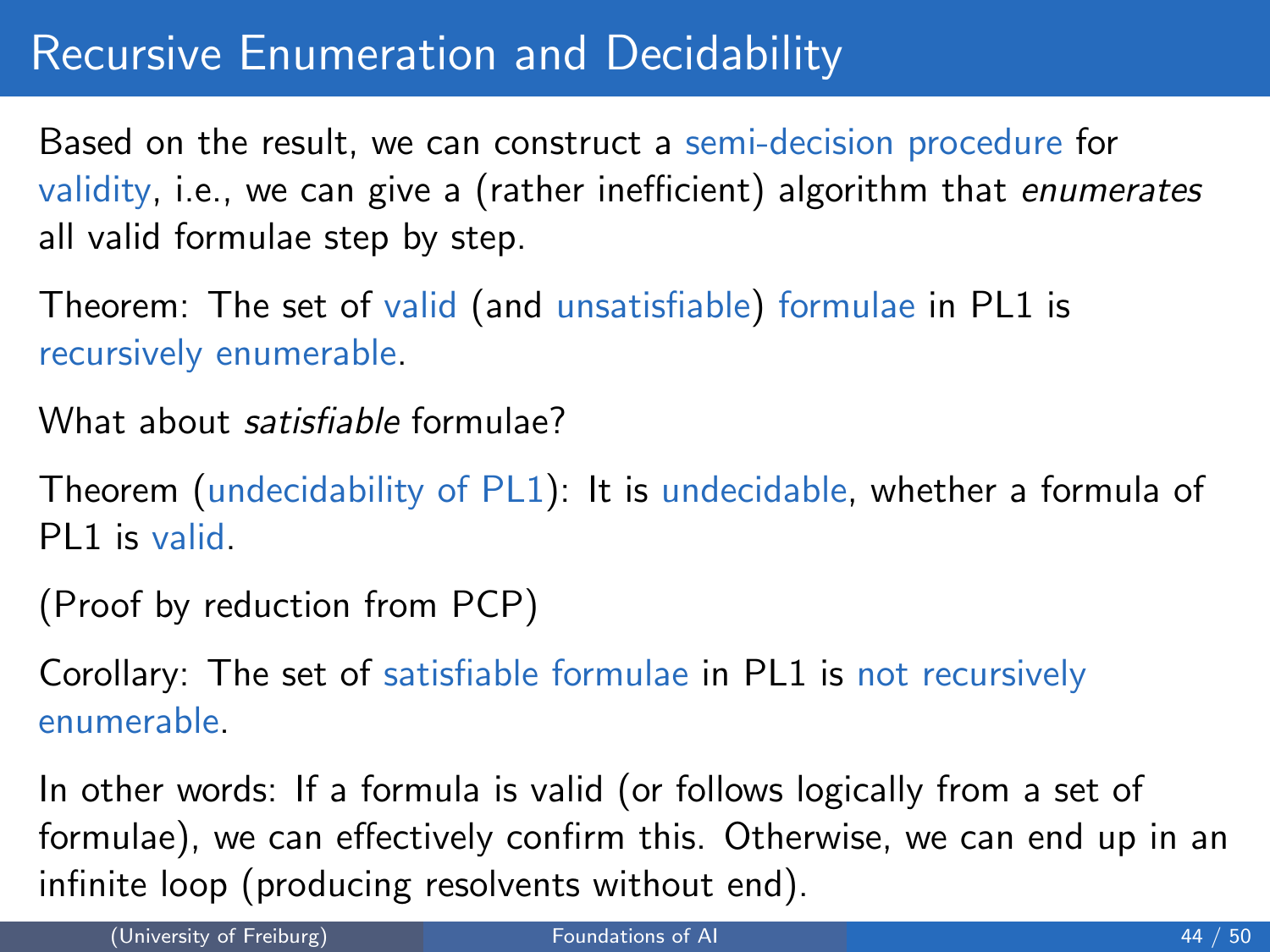From Russell and Norvig:

The law says it is a crime for an American to sell weapons to hostile nations. The country Nono, an enemy of America, has some missiles, and all of its missiles were sold to it by Colonel West, who is American.

Prove that Col. West is a criminal.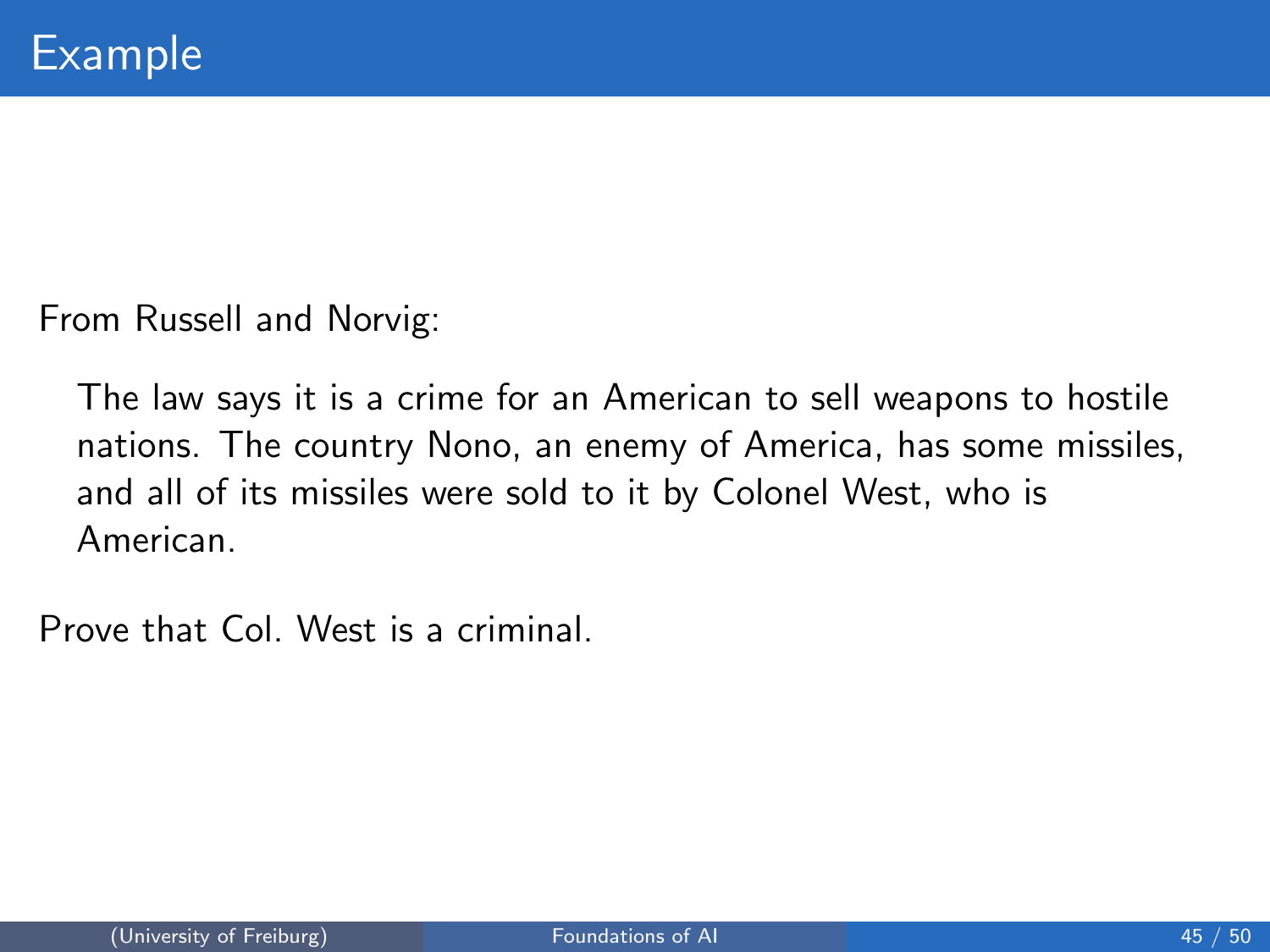## Example

. . . it is a crime for an American to sell weapons to hostile nations:  $American(x) \wedge weapon(y) \wedge Sells(x, y, z) \wedge Hostile(z) \Rightarrow Criminal(x)$ 

```
Nono ... has some missiles, i.e., \exists x \, Owns(Nono, x) \land \textit{Missile}(x):
Owns(Nono, M_1) and Missile(M_1)
```
. . . all of its missiles were sold to it by Colonel West.  $\forall x \textit{Missiles}(x) \land \textit{Owns}(Nono, x) \Rightarrow \textit{Sells}(West, x, Nono)$ 

```
Missiles are weapons:
Missile(x) \Rightarrow Weapon(x)
```
An enemy of America counts as "hostile":  $Enemy(x, America) \Rightarrow Hostile(x)$ 

```
West, who is American ...
American(West)
```
The country Nono, an enemy of America Enemy(Nono, America)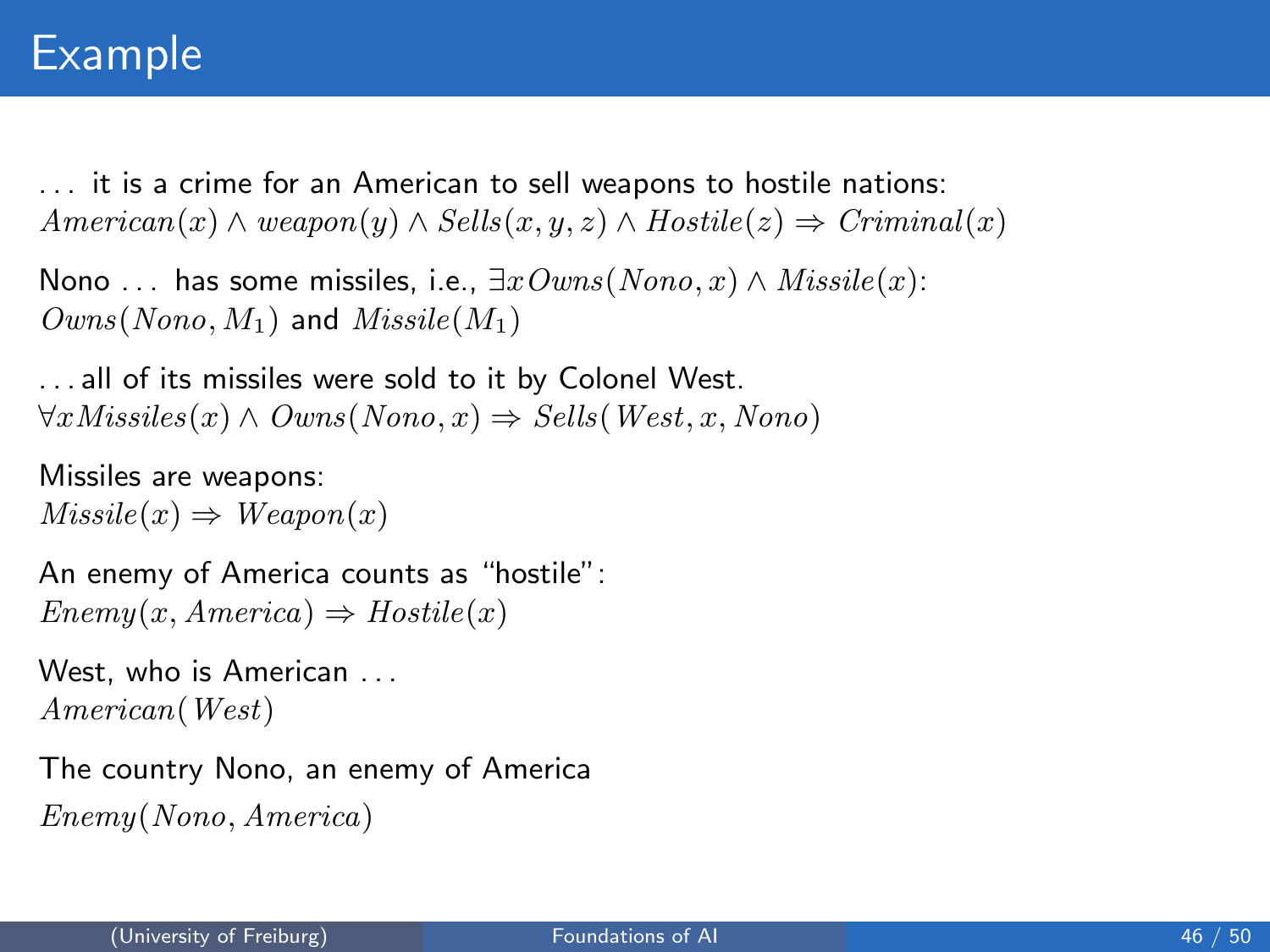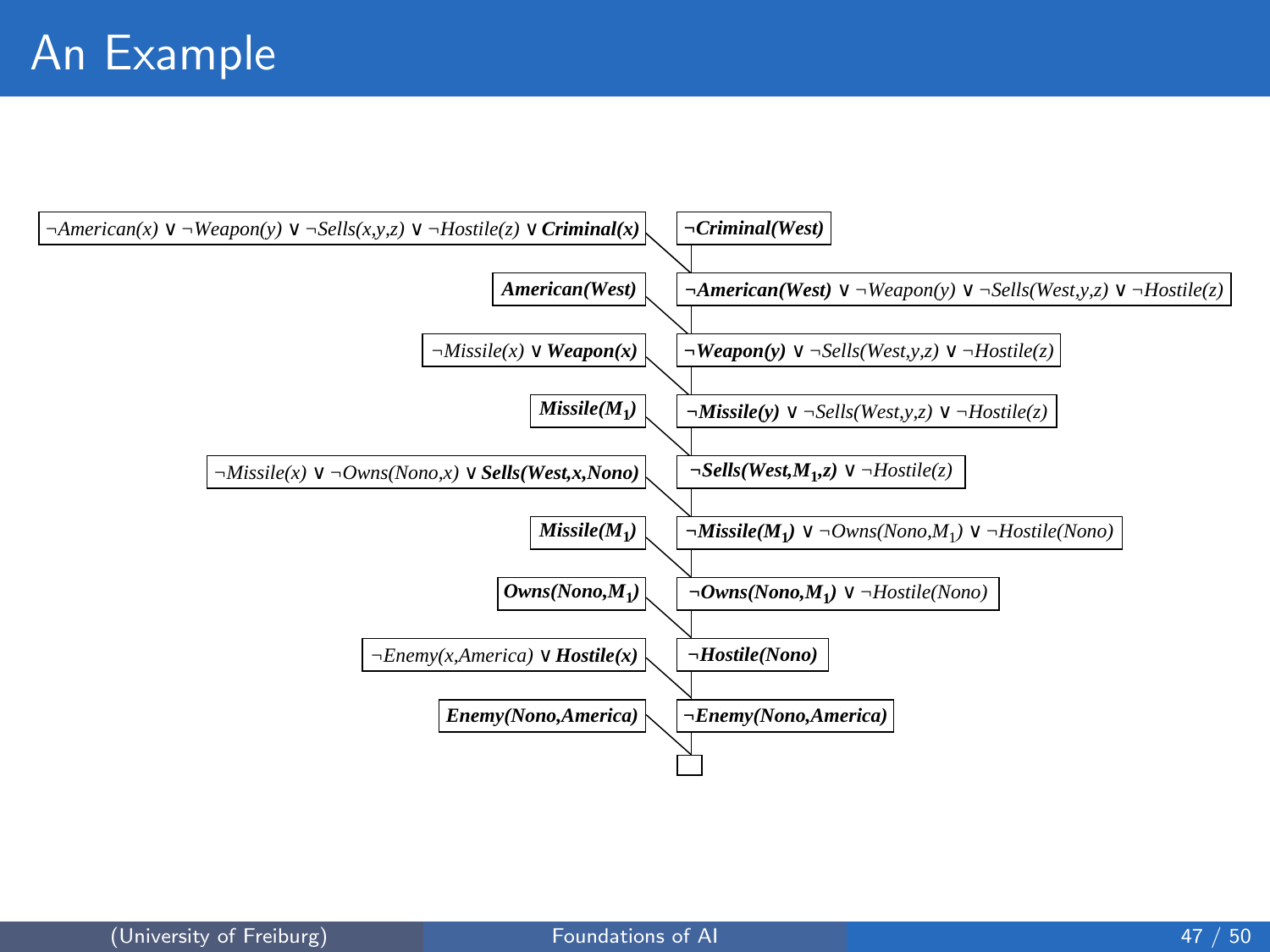### • PL1-Resolution: forms the basis of

- most state of the art theorem provers for PL1
- the programming language Prolog
	- only Horn clauses
	- considerably more efficient methods.
- not dealt with : search/resolution strategies
- Finite theories: In applications, we often have to deal with a fixed set of objects. Domain closure axiom:

<span id="page-47-0"></span>
$$
\forall x[x = c_1 \lor x = c_2 \lor \dots \lor x = c_n]
$$

• Translation into finite propositional theory is possible.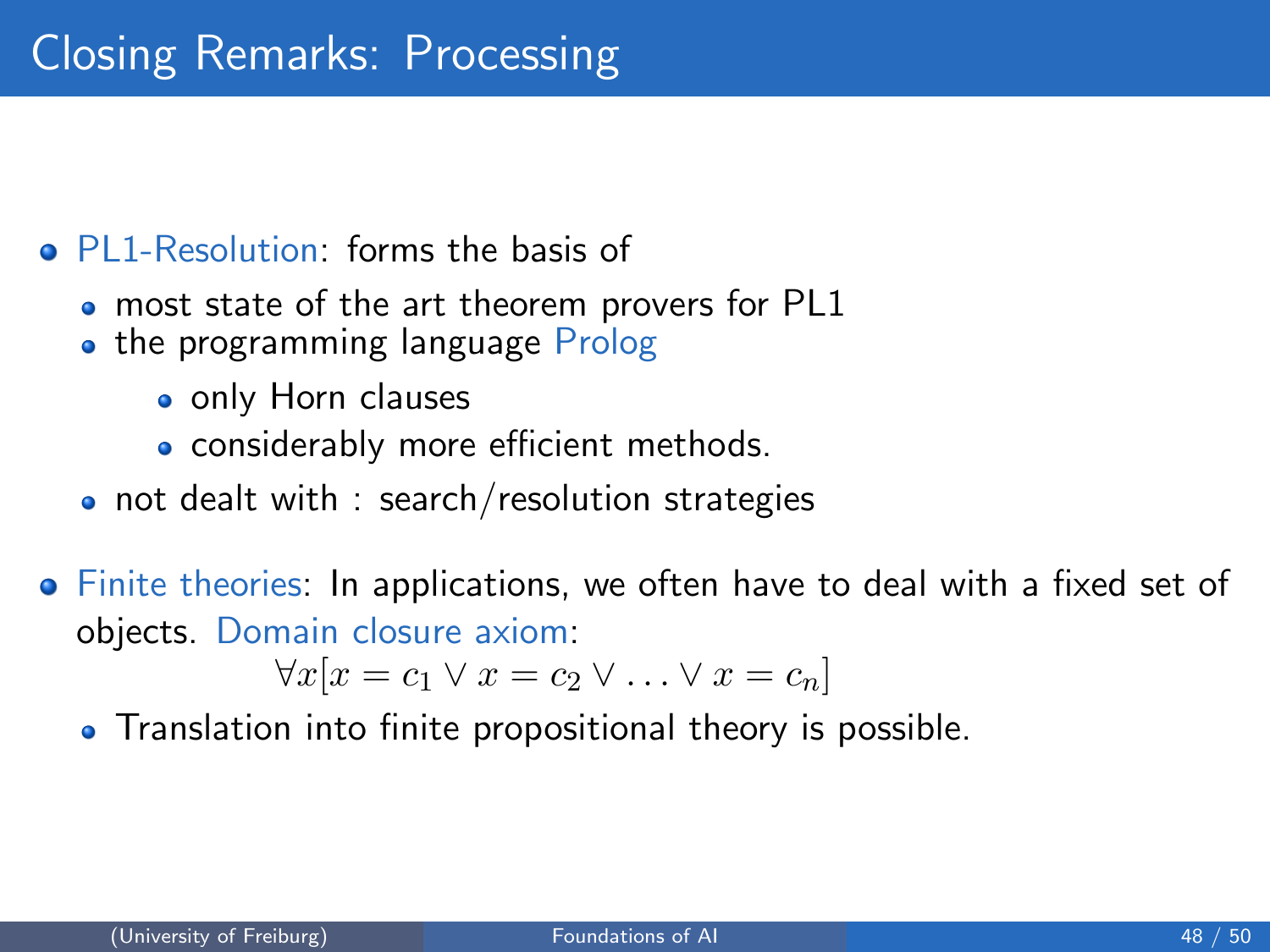## Closing Remarks: Possible Extensions

- PL1 is definitely very expressive, but in some circumstances we would like more ...
- Second-Order Logic: Also over predicate quantifiers  $\forall x, y[(x = y) \Leftrightarrow {\forall p[p(x) \Leftrightarrow p(y)]}]$
- Validity is no longer semi-decidable
- Lambda Calculus: Definition of predicates, e.g.,  $\lambda x. y \exists z P(x, z) \wedge Q(z, y)$  defines a new predicate of arity 2
- **•** Reducible to PL1 through Lambda-Reduction
- $\bullet$  Uniqueness quantifier:  $\exists !x\varphi(x)$  there is exactly one  $x \dots$
- Reduction to PL1:

$$
\exists x[\varphi(x) \land \forall y(\varphi(y) \Rightarrow x = y)]
$$